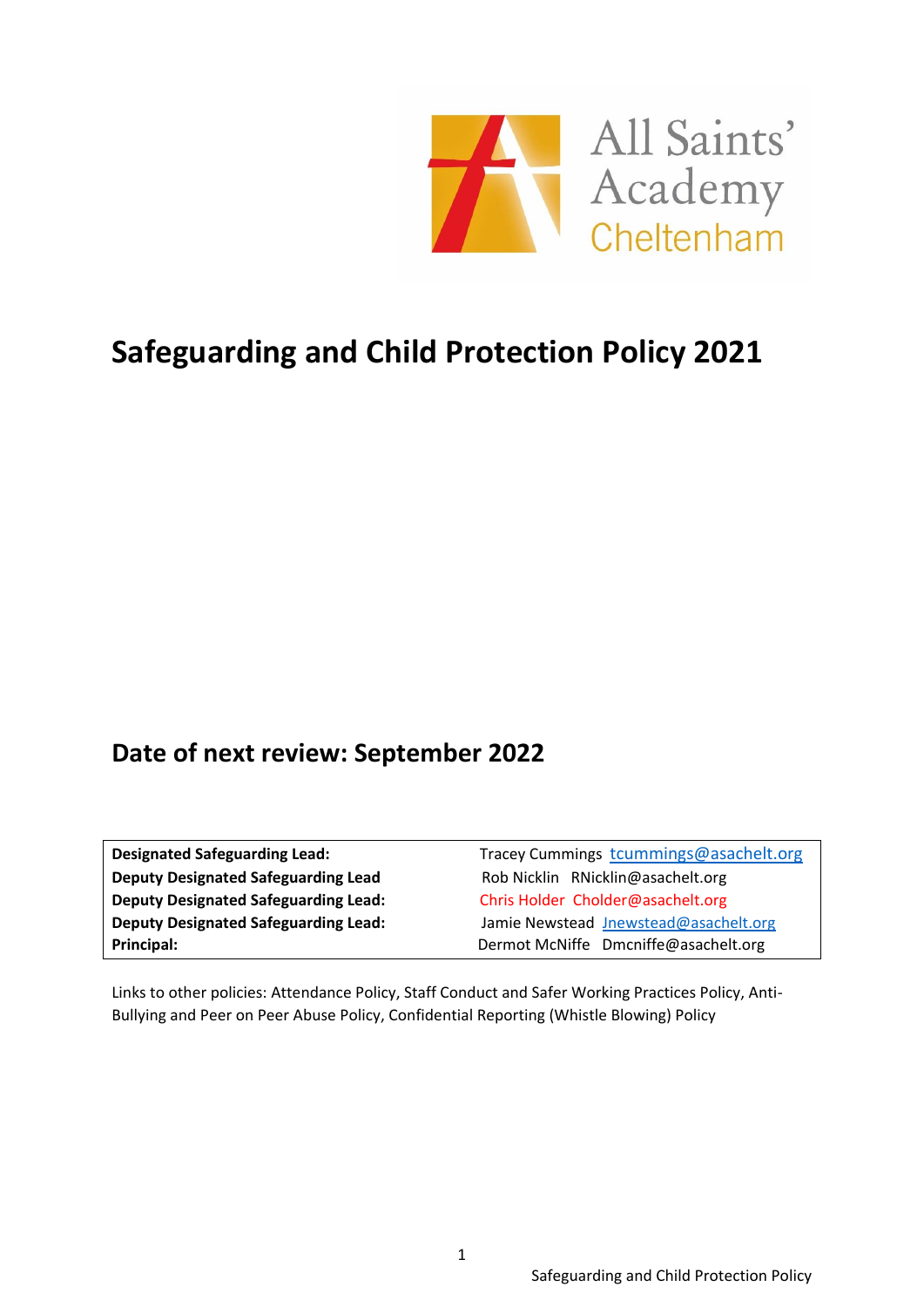#### **Introduction**

*The polices of All Saints' Academy, with its distinctive Anglican and Catholic foundation, exist to support the Sponsor's Christian vision, ethos and values that are embedded in the day-to-day and long term running of the Academy. Each policy evidences the commitment of the Sponsor to developing Body, Mind and Spirit.*

This policy should be read alongside the Staff Conduct and Safe Working Policy which sets out the Academy's protocols for staff working with students both within the Academy and during activities off-site.

The policy was drawn up in accordance and informed by and complies with the DfE publication: Keeping Children Safe in Education – Statutory guidance for schools and colleges (September 2021), and with

- Working Together to Safeguard Children Gloucestershire's multi-agency arrangements to safeguard children (April 2019)
- The Prevent Duty Departmental advice for schools and childcare providers June 2015

The Policy will be reviewed annually.

This policy can be made available to parents upon request and is published on the Academy website.

This policy can be made available in larger print or other accessible format if required.

#### **Safeguarding Statement**

**We recognise our moral and statutory responsibility to safeguard and promote the welfare of all students. We endeavour to provide a safe and welcoming environment where children are respected and valued. Everyone who comes into contact with children and their families has a role to play in the identifying concerns, sharing information and taking prompt action. We are alert to the signs of abuse and neglect and follow our procedures to ensure that children receive effective support, protection and justice. We consider at all times what is in the best interest of the child.**

The procedures contained in this policy apply to all staff and governors and are consistent with those of the Gloucestershire Safeguarding Children Partnership (formerly the Gloucestershire Children's Safeguarding Board/Executive (GSCP).

#### **Principles**

- Welfare of the child is paramount and adults always act in the interests of the child.
- All children, regardless of age, gender, ability, culture, race, language, religion or sexual identity, have equal rights to protection.
- All staff have an equal responsibility to act on any suspicion or disclosure that may suggest a child is at risk of harm.
- Students and staff involved in child protection issues will receive appropriate support.
- The principles and reporting procedures of this policy relating to Child Protection will also apply to 'Vulnerable Adults' in our Academy as parents / carers, siblings, visitors, etc.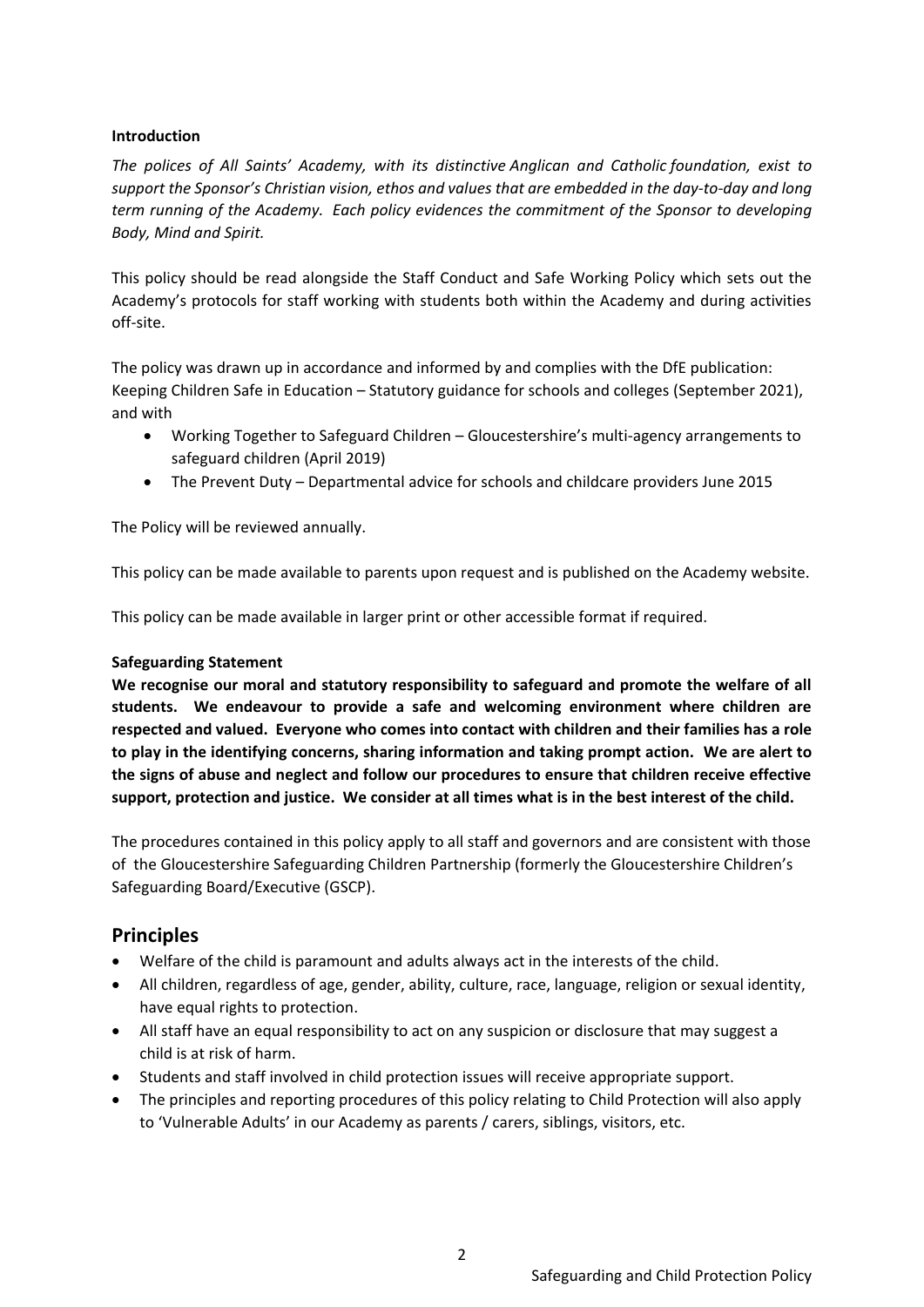## **Aims**

The Policy aims to:

- Ensure that there are effective procedures in place to identify and deal with any child protection issues which may arise including arrangements for handling allegations of abuse against members of staff, volunteers and the Principal.
- Ensure that the Academy develops and implements policies and procedures in accordance with this policy.
- Provide a safe and welcoming environment for all pupils, staff, visitors and parents / carers regardless of age, gender, ability, race, language, religion, culture, disability or SEN or sexual identity.
- Raise the awareness of all staff through effective communication and training.
- Set out the relevant responsibilities

# **Terminology**

**Safeguarding and promoting the welfare of children** refers to the process of protecting children from abuse or neglect, preventing the impairment of health or development, ensuring that children grow up in circumstances consistent with the provision of safe and effective care and undertaking that role so as to enable those children to have optimum life chances and to enter adulthood successfully.

**Child Protection** refers to the processes undertaken to protect children who have been identified as suffering, or being at risk of suffering significant harm.

**Staff** refers to all those working for or on behalf of the school, full time or part time, in either a paid or voluntary capacity.

Child refers to all young people who have not yet reached their 18<sup>th</sup> birthday.

**Parent / carer** refers to birth parents and other adults who are in a parenting role, for example stepparents, foster carers and adoptive parents.

**Adults at Risk or Vulnerable Adults** are also protected against abuse by legislation. They are defined as those aged 18 or over who are, or may be, in need of community care services by reason of mental or other disability, age or illness who are unable to care for themselves or unable to protect themselves against significant harm or exploitation. This may include adults with learning difficulties, mental health issues, physical impairments or drug or alcohol misuse.

# **Purpose of the Policy**

To ensure that the Academy has in place:

- i. Clearly identified senior staff to co-ordinate safeguarding and child protection arrangements with specific roles and responsibilities.
- ii. Safe recruitment practices in checking the suitability of staff and volunteers who work with students. This includes carrying out the necessary checks on the suitability of people serving on the governing body and ensures that other organisations (who provide staff to the Academy or who will work with students on another site) operate appropriate child protection checks and procedures.
- iii. Robust procedures for identifying and reporting cases, or suspected cases, of abuse.
- iv. Systems to support students who have been abused, in accordance with their agreed child protection plan.
- v. A safe environment in which students can learn and develop.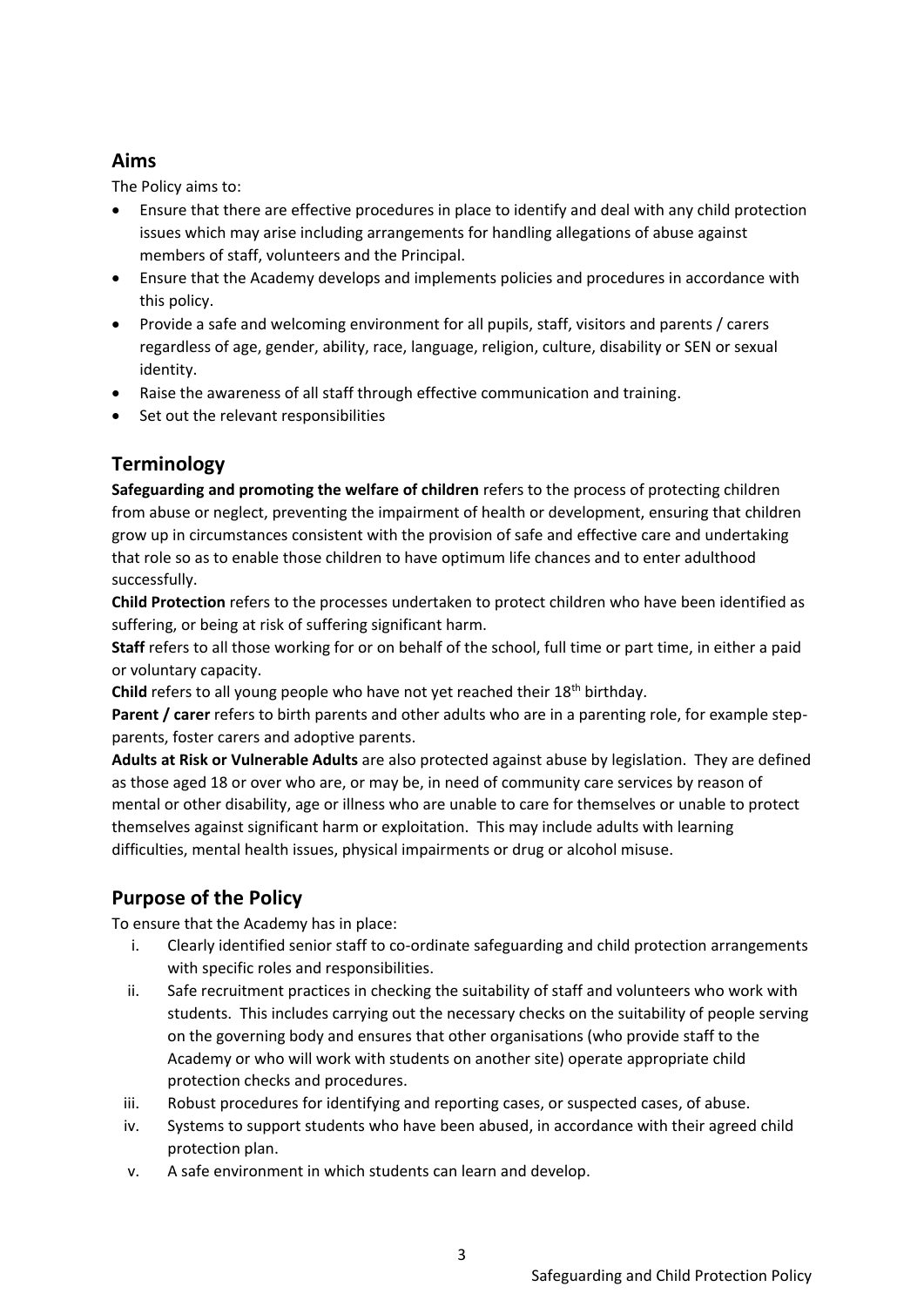#### **1. Roles and responsibilities**

All schools must nominate a senior member of staff to co-ordinate safeguarding and child protection arrangements, the Designated Safeguarding Lead (DSL). The main responsibility is early identification of students at risk and the correct assessment of their level of need. This allows for appropriate support to be offered quickly and can help to avoid escalation of concerns. The Academy has produced an Early Offer of Help using the guidance produced by the Gloucestershire Safeguarding Children Partnership called Gloucestershire Level of Intervention Guidance April 2019.

Appendix 5: Academy Early Offer of Help.

The local authority maintains a list of all designated safeguarding leads (DSLs) for child protection. Appendix 4: DSL Job Description

#### **The DSL**:

- is appropriately trained
- acts as a source of support and expertise to the Academy community
- has an understanding of GSCE procedures
- keeps written records of all concerns, ensuring that such records are stored securely but kept separate from the student's general file
- refers cases of suspected abuse to children's social care or police as appropriate
- notifies children's social care if a child with a child protection plan is absent for more than two days without explanation
- ensures that when a student with a child protection plan leaves the Academy, their information is passed to their new school and the pupil's social worker is informed
- attends and/or contributes to child protection conferences
- co-ordinates the Academy's contribution to child protection plans
- develops effective links with relevant statutory and voluntary agencies
- ensures that all staff sign to indicate that they have read and understood the Safeguarding and Child Protection Policy
- ensures that the Safeguarding and Child Protection Policy is updated annually
- liaises with the nominated governor and Principal (where the role is not carried out by the Principal) as appropriate
- ensures there is a record of staff attendance at safeguarding training

The Deputy Designated Safeguarding Lead is appropriately trained and, in the absence of the Designated Lead, carries out those functions necessary to ensure the ongoing safety and protection of students. In the event of the long-term absence of the Designated Lead, the deputy will assume all of the functions above.

#### **The Governing Body ensures that the Academy has:**

- a DSL for child protection who is a member of the senior leadership team and who has undertaken training in inter-agency working, in addition to basic child protection training
- a Safeguarding and Child Protection Policy and procedures that are consistent with GSCE requirements, reviewed annually and made available to parents on request and on the website
- procedures for dealing with allegations of abuse made against members of staff including allegations made against the Principal
- safer recruitment procedures that include the requirement for appropriate checks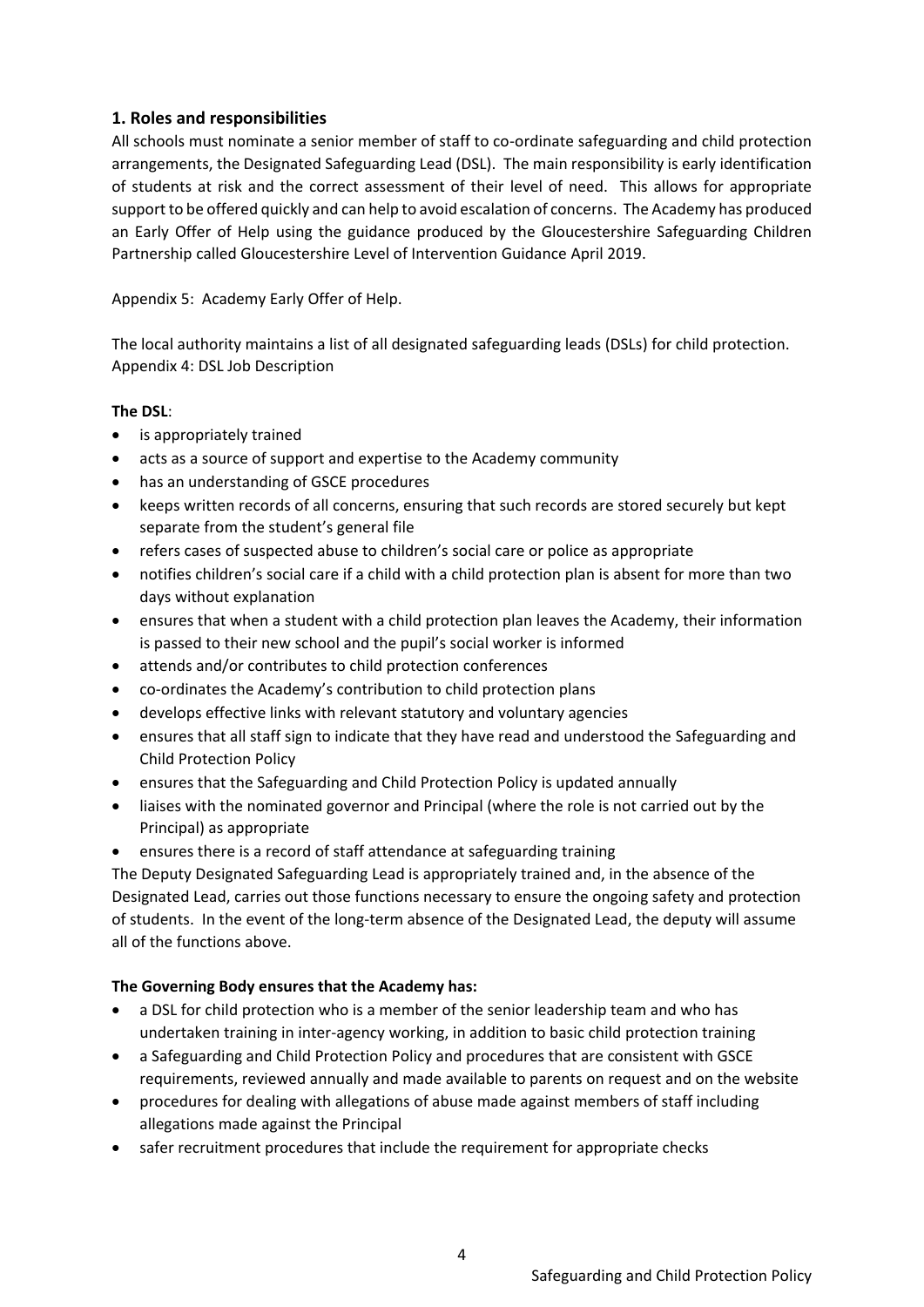- a training strategy that ensures all staff, including the Principal, receive safeguarding training, with refresher training at three yearly intervals. The DSL should receive refresher training at two yearly intervals
- arrangements to ensure that all temporary staff and volunteers are made aware of the Academy's arrangements for safeguarding

The Governing Body nominates a member (normally the Chair) to be responsible for liaising with the local authority and other agencies in the event of an allegation being made against the Principal.

#### **The Principal:**

- ensures that the Safeguarding and Child Protection Policy and procedures are implemented and followed by all staff
- allocates sufficient time and resources to enable the DSL and deputy to carry out their roles effectively including the assessment of students and attendance at strategy discussions and other necessary meetings
- ensures that all staff feel able to raise concerns about poor or unsafe practice and that such concerns are handled sensitively and in accordance with the whistleblowing procedures
- ensures that students' safety and welfare is addressed through the curriculum
	- $\circ$  by ensuring that children are taught about safeguarding, including online safety, as part of a broad and balanced curriculum by ensuring that appropriate filters and monitoring systems are in place, but that 'overblocking' does not lead to unreasonable restrictions as to what children can be taught online
	- o by ensuring that children will be taught to recognise when they are at risk and how to get help when they need it

#### **The Staff:**

- All staff, including supply teachers and other visiting staff (e.g. Academy nurses) and those supporting educational visits, will be informed of the Designated Safeguarding Lead's name and the Academy policy for the protection of children:
	- o during their first induction to the Academy
	- o through the staff/personnel handbook
	- o through whole staff training or briefing meetings
- All staff need to be alert to the signs of harm and abuse. They should report any concerns if not immediately, as soon as possible, to the Designated Lead or named deputy. If in any doubt staff should consult with the Designated Lead.
- All staff will be made aware of the risks to online safety and training on this will be integrated as part of the overarching safeguarding approach
- All staff must follow the procedures laid down in Appendix 1 (GSCP Procedure) and Appendix 6 (ASA Reporting A Concern) of this policy and the protocols laid down in the Staff Conduct and Safer Working Practices Policy
- All relevant national and local procedures will be made available for staff reference

**All staff must be aware that it is their responsibility to call the register at the start of lessons and to report missing students immediately. Whenever possible, we will have two responsible adults as contacts for a child.**

#### **2. Safer Recruitment**

The Academy endeavours to ensure that we do our utmost to employ 'safe' staff by following the guidance in *Safeguarding Children and Safer Recruitment in Education,* together with the GSCP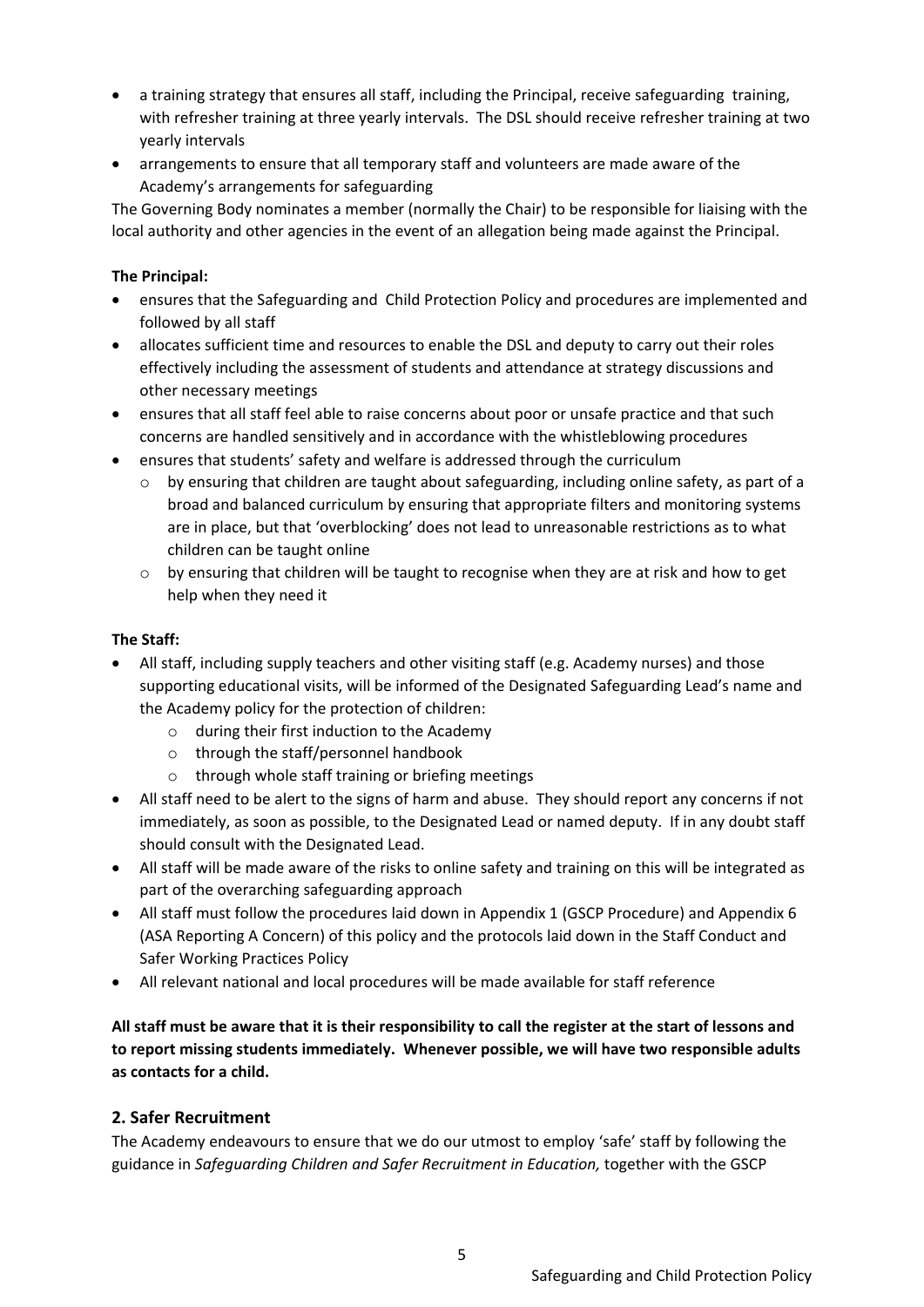procedures. The Academy will ensure that each appointment panel has at least one member trained in safe recruitment techniques according to current government guidance.

- All applicants will complete an application form
- all applicants will be vetted. Applicants' personal details set out on the application form will be verified, and qualifications checked.
- all the necessary safer recruitment checks (Including DBS checks and a Prohibition from Teaching check) are carried out on all appointees including supply staff, volunteers and those that serve on the governing body)
- Applicants will provide two referees, including at least one who can comment on the applicant's suitability to work with children. References must be written and should be checked following guidance in KCSIE 2021
- All applicants will be interviewed.

All new members of staff will undergo an induction that includes familiarisation with the Academy's Safeguarding and Child Protection policy and identification of their child protection training needs.

All staff will sign to confirm they have received a copy of the Safeguarding and Child Protection Policy.

(Appendix 3)

#### **2.1 Extended school and off-site arrangements**

Where extended school activities are provided by and managed by the school, our own Safeguarding and Child Protection Policy and procedures apply. If other organisations provide services or activities on our site we will check that they have appropriate procedures in place, including safer recruitment procedures.

When our students attend off-site activities, we will check that effective safeguarding arrangements are in place.

#### **3. Identifying and Reporting Cases**

#### **3.1 Recognising abuse**

To ensure that our students are protected from harm, we need to understand what types of behaviour constitute abuse and neglect.

There are four categories of abuse: physical abuse, emotional abuse, sexual abuse and neglect.

All school and college staff should be aware that abuse, neglect and safeguarding issues are rarely standalone events that can be covered by one definition or label. In most cases, multiple issues will overlap with one another. Children may be vulnerable to multiple harms including sexual exploitation, criminal exploitation and serious youth violence.

Abuse: a form of maltreatment of a child. Somebody may abuse or neglect a child by inflicting harm or by failing to prevent harm. Children may be abused in a family or in an institutional or community setting by those known to them or, more rarely, by others (e.g. via the internet). They may be abused by an adult or by another child or children.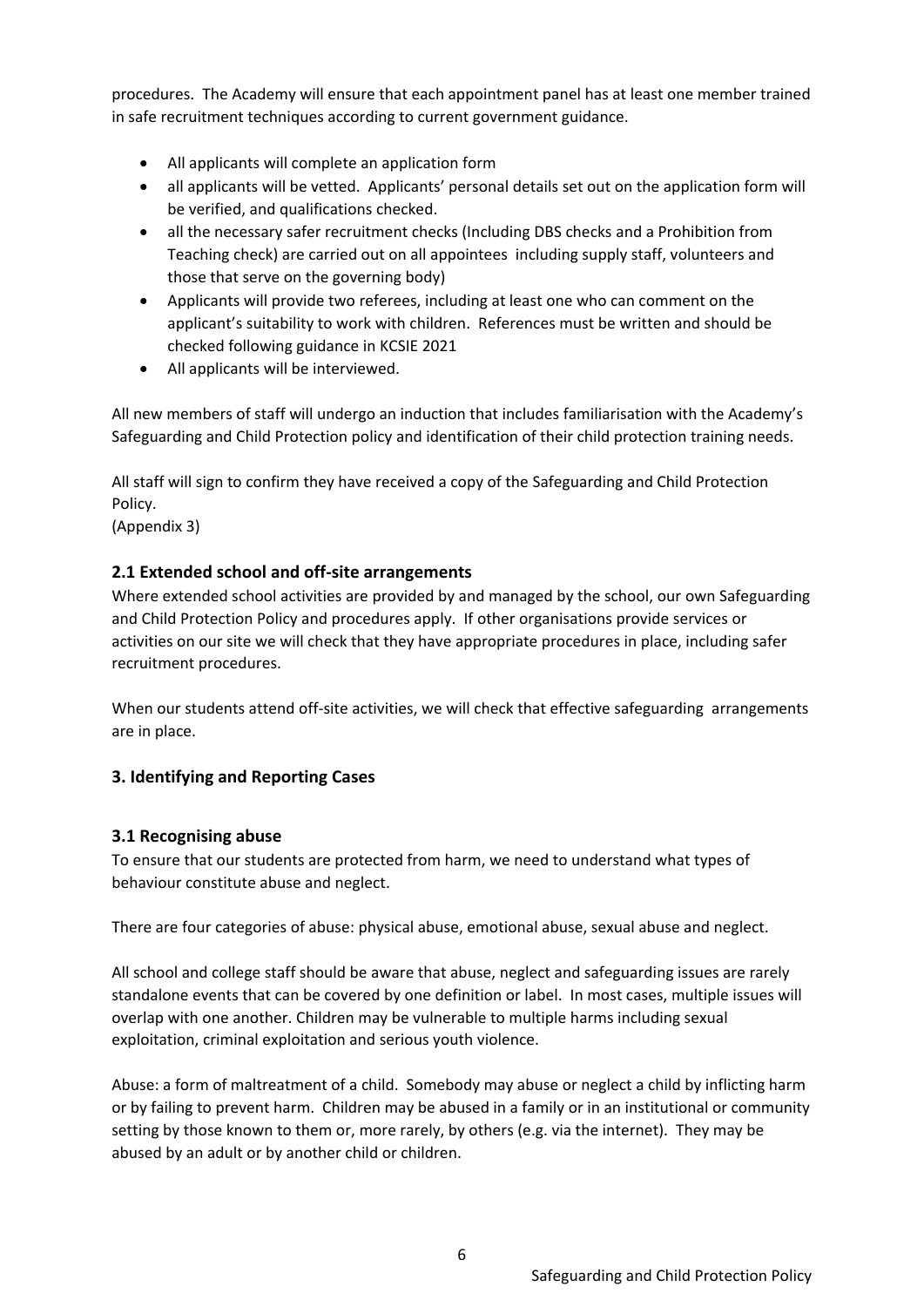#### **3.1.1 Physical abuse**

A form of abuse which may involve hitting, shaking, throwing, poisoning, burning or scalding, drowning, suffocating or otherwise causing physical harm to a child. Physical harm may also be caused when a parent or carer fabricates the symptoms of, or deliberately induces illness in a child.

#### **3.1.2 Emotional abuse**

The persistent emotional maltreatment of a child, such as to cause severe and persistent adverse effects on the child's emotional development. It may involve conveying to a child that they are worthless or unloved, inadequate or valued only for meeting the needs of another person. It may include not giving the child opportunities to express their views, deliberately silencing them or 'making fun' of what they say or how they communicate. It may feature age or developmentally inappropriate expectations being imposed on children. These may include interactions that are beyond the child's developmental capability, as well as overprotection and limitation of exploration and learning, or preventing the child participating in normal social interaction. It may involve seeing or hearing the ill-treatment of another. It may involve serious bullying (including cyberbullying), causing children frequently to feel frightened or in danger, or the exploitation or corruption of children. Some level of emotional abuse is involved in all types of maltreatment of a child, although it may occur alone. Staff will consider when mental health might become a safeguarding concern.

#### **3.1.3 Sexual abuse**

Involves forcing or enticing a child or young person to take part in sexual activities, not necessarily involving a high level of violence, whether or not the child is aware of what is happening. The activities may involve physical contact, including assault by penetration (for example, rape or oral sex) or non-penetrative acts such as masturbation, kissing, rubbing and touching outside of clothing. They may include non-contact activities, such as upskirting or involving children in looking at, or in the production of, sexual images, watching sexual activities, encouraging children to behave in sexually inappropriate ways, or grooming a child in preparation for abuse (including via the internet). Sexual abuse is not solely perpetrated by adult males. Women can also commit acts of sexual abuse, as can other children

#### **3.1.4 Neglect**

The persistent failure to meet a child's basic physical and/or psychological needs, likely to result in the serious impairment of the child's health or development. Neglect may occur during pregnancy as a result of maternal substance misuse. Once a child is born, neglect may involve a parent or carer failing to: provide adequate food and clothing or shelter (including exclusion from home or abandonment); protect a child from physical and emotional harm or danger; ensure adequate supervision (including the use of inadequate care-givers); or ensure access to appropriate medical care or treatment. It may also include neglect of, or unresponsiveness to, a child's basic emotional needs.

(Definitions taken from Keeping Children Safe in Education September 2021)

#### **3.2 Bullying**

While bullying between children is not a separate category of abuse and neglect, it is a very serious issue that can cause considerable anxiety and distress. At its most serious level, bullying is thought to result in up to 12 child suicides each year.

All incidences of bullying should be reported and will be managed through our anti -bullying procedures. The subject of bullying is addressed at regular intervals in the personal, social and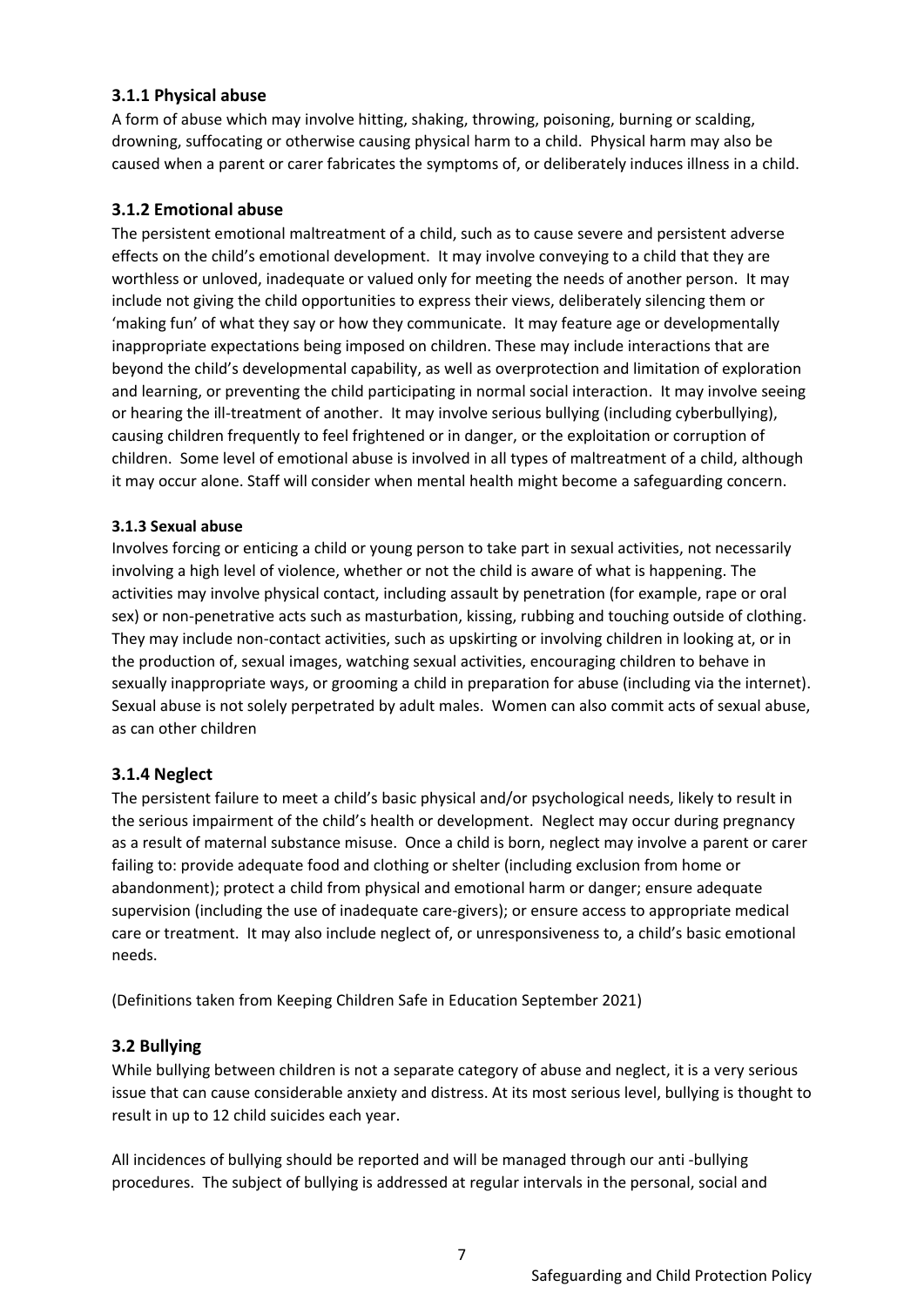health education (PSHE) curriculum. If the bullying is particularly serious, or the anti-bullying procedures are deemed to be ineffective, the Principal and the DSL will consider implementing child protection procedures.

#### **3.3 Hate Incident / Crime**

Hate Incident / Crime is defined: A hate incident is defined as: 'Any incident, which may or may not constitute a criminal offence, which is perceived by the victim or any other person, as being motivated by hostility or prejudice.' (College of Policing 2014) If a criminal offence has been committed the Incident becomes a Hate Crime.

Protected characteristics under current (2019) hate crime legislation are named: disability; race' religion or belief; sexual orientation; and transgender identity. Gloucestershire also includes: age; gender (sex); and alternative subcultures, eg homeless.

If there is a potential for the incident to be a criminal offence, the procedure notes that Gloucestershire Constabulary should be contacted (eg School Beat Officer or at your local policing team).

#### **3.4 Domestic Violence and Encompass**

As part of our commitment to keeping children safe we have signed up to implement the principles and aims of the Gloucestershire Encompass Model.

In signing up to Gloucestershire Encompass the Governing Body and Senior Leadership Team:

- endorse the Gloucestershire Encompass Model and support the Key Adults in our school to fulfil the requirements of the Gloucestershire Encompass Protocol.
- promote and implement Gloucestershire Encompass processes and use these in accordance with internal safeguarding children processes.
- recognise the sensitive nature of the information provided and ensure that this is retained in accordance with the principles of data protection.

#### **3.5 Indicators of abuse – what you might see**

Physical signs define some types of abuse, for example, bruising, bleeding or broken bones resulting from physical or sexual abuse, or injuries sustained while a child has been inadequately supervised. The identification of physical signs is complicated, as children may go to great lengths to hide injuries, often because they are ashamed or embarrassed, or their abuser has threatened further violence or trauma if they 'tell'. It is also quite difficult for anyone without medical training to categorise injuries into accidental or deliberate with any degree of certainty. For these reasons it is vital that staff are also aware of the range of behavioural indicators of abuse and report any concerns to the designated person.

It is staff responsibility to report concerns, but not to investigate or decide whether a child has been abused.

A child who is being abused or neglected may:

- have bruises, bleeding, burns, fractures or other injuries
- show signs of pain or discomfort
- keep arms and legs covered, even in warm weather
- be concerned about changing for PE or swimming
- look unkempt and uncared for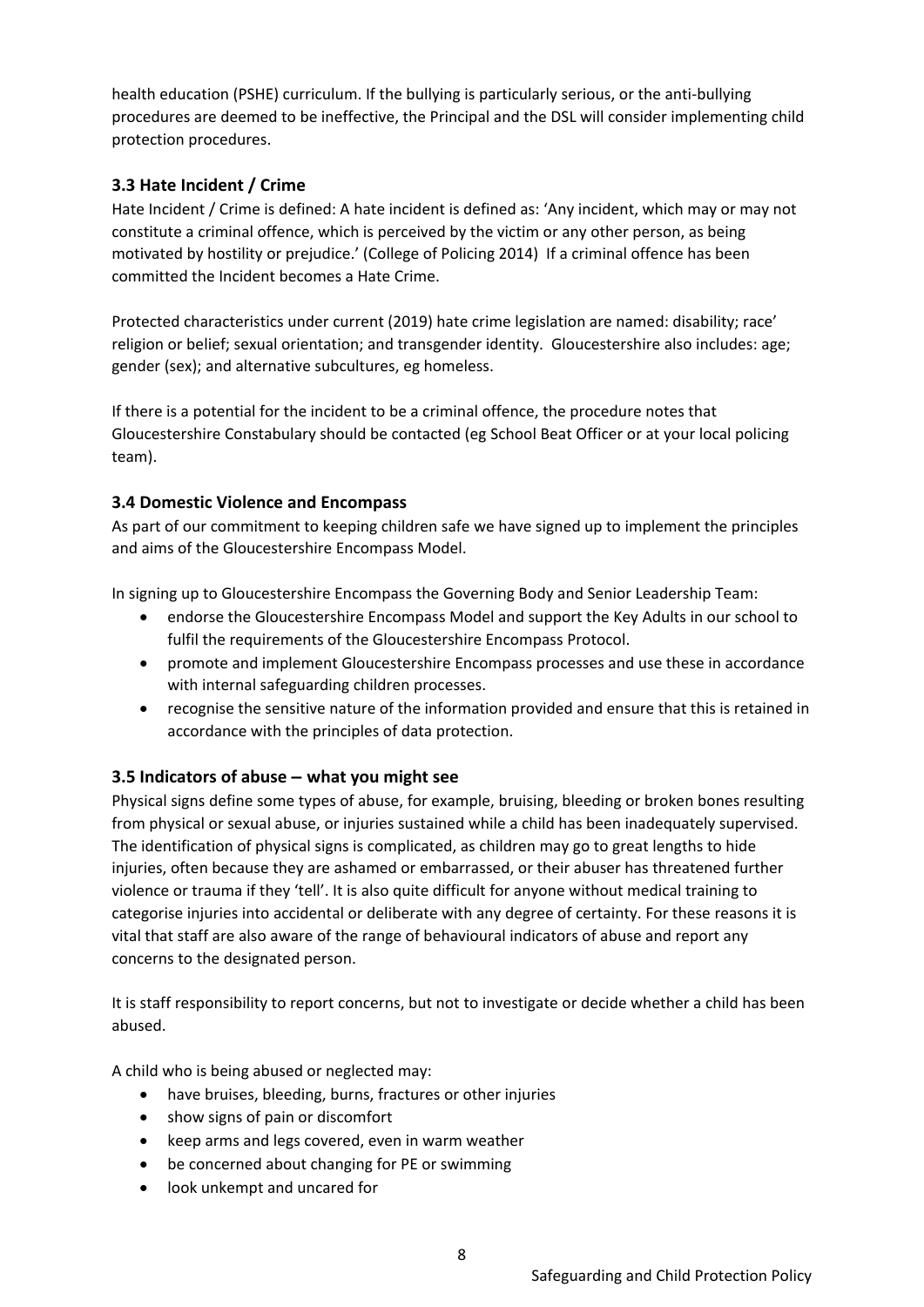- change their eating habits
- have difficulty in making or sustaining friendships
- appear fearful
- be reckless with regard to their own or other's safety
- self-harm
- frequently miss school or arrive late
- show signs of not wanting to go home
- display a change in behaviour from quiet to aggressive, or happy-go-lucky to withdrawn
- challenge authority
- become uninterested in their school work
- be constantly tired or preoccupied
- be wary of physical contact
- be involved in, or particularly knowledgeable about drugs or alcohol
- display sexual knowledge or behaviour beyond that normally expected for their age.

Individual indicators will rarely, in isolation, provide conclusive evidence of abuse. They should be viewed as part of a jigsaw, and each small piece of information will help the DSL to decide how to proceed.

#### **3.6 Impact of abuse**

The impact of child abuse should not be underestimated. Many children do recover well and go on to lead healthy, happy and productive lives, although most adult survivors agree that the emotional scars remain, however well-buried. For some children, full recovery is beyond their reach, and the rest of their childhood and their adulthood may be characterised by anxiety or depression, selfharm, eating disorders, alcohol and substance misuse, unequal and destructive relationships and long-term medical or psychiatric difficulties.

#### **3.7 Peer on Peer / Child on Child Abuse**

Children may be harmed by other children or young people. Staff will be aware of the harm caused by bullying and will use the Academy's anti-bullying procedures where necessary. However, there will be occasions when a student's behaviour warrants a response under child protection rather than anti-bullying procedures. In particular, research suggests that up to 30 per cent of child sexual abuse is committed by someone under the age of 18. Academy staff will consider the wider context within which incidents / behaviour occur, bearing in mind factors outside the Academy.

The management of children and young people with sexually harmful behaviour is complex and the Academy will work with other relevant agencies to maintain the safety of the whole community. Young people who display such behaviour may be victims of abuse themselves and the child protection procedures will be followed for both victim and perpetrator.

It is recognised that some children who have experienced abuse may in turn abuse others. This requires a considered, sensitive approach in order that the child can receive appropriate help and support.

We will endeavour to support students through our:

- Pastoral System
- PSHE programme
- Behaviour Management Policy, including Anti-Bullying Policy.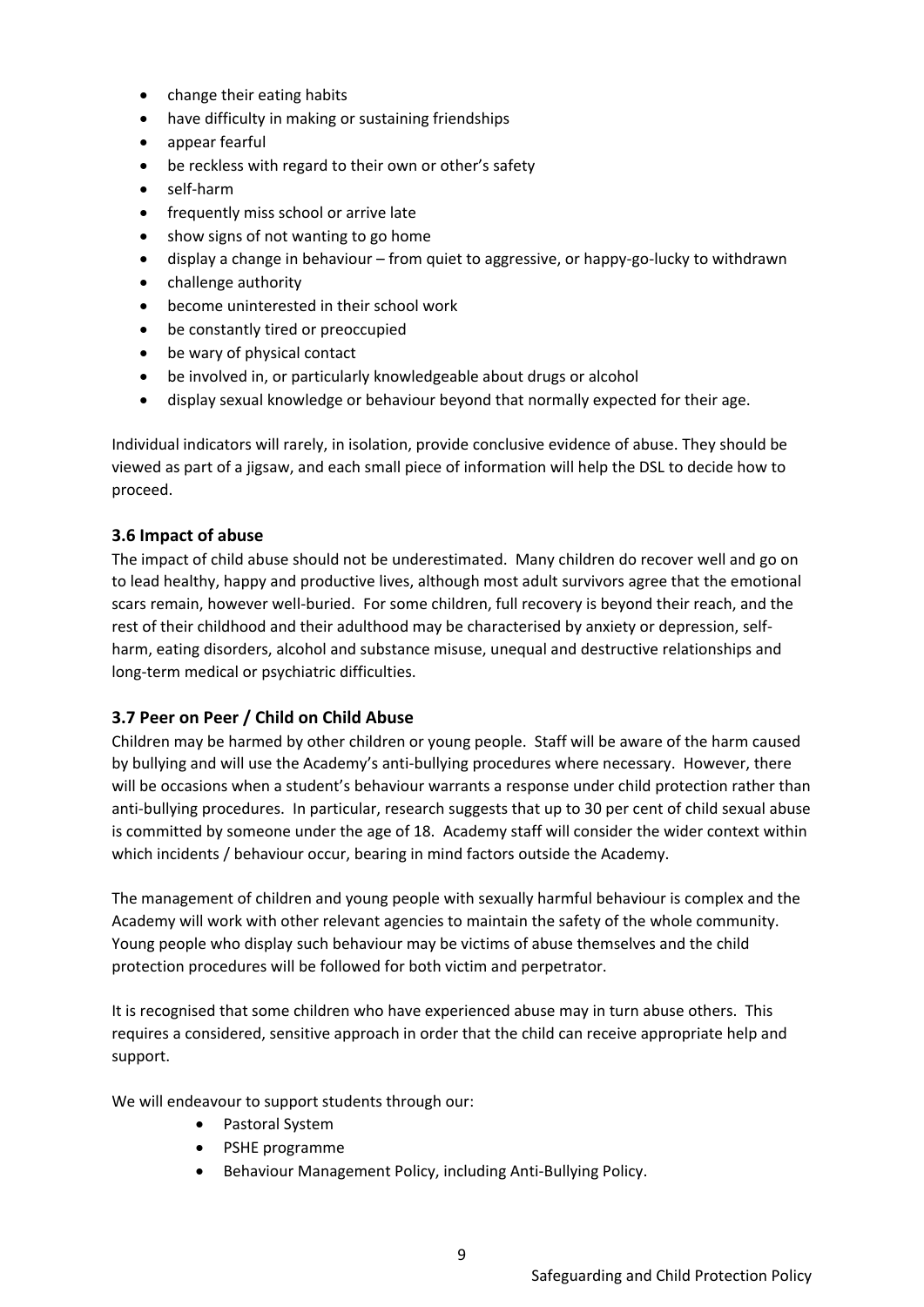In dealing with incidents involving significant peer on peer abuse, staff will follow the guidance in KCSIE Sept 2021.

#### **3.8 Child Exploitation**

Child Sexual exploitation (CSE) involves exploitative situations, contexts and relationships where young people receive something (for example food, accommodation, drugs, alcohol, gifts, money or in some cases simply affection) as a result of engaging in sexual activities. Sexual exploitation can take many forms ranging from the seemingly 'consensual' relationship where sex is exchanged for affection or gifts, to serious organised crime gangs and groups. What marks out exploitation is an imbalance of power in the relationship. Sexual exploitation involves varying degrees of coercion, intimidation or enticement, including unwanted pressure from peers to have sex, sexual bullying including cyberbullying and grooming. However, it also important to recognise that some young people who are being sexually exploited do not exhibit any external signs of this abuse.

All suspected cases will be referred by the DSL to Gloucestershire Child Sexual Exploitation Team for support in using screening tool and any subsequent investigation.

#### Child Criminal Exploitation

Some specific forms of CCE can include children being forced or manipulated into transporting drugs or money through county lines, working in cannabis factories, shoplifting or pickpocketing. They can also be forced or manipulated into committing vehicle crime or threatening/committing serious violence to others.

It is important to note that the experience of girls who are criminally exploited can be very different to that of boys. The indicators may not be the same, however professionals should be aware that girls are at risk of criminal exploitation too. It is also important to note that both boys and girls being criminally exploited may be at higher risk of sexual exploitation.

#### **3.9 Confidentiality and Sharing Information**

All staff will understand that child protection issues warrant a high level of confidentiality, not only out of respect for the student and staff involved but also to ensure that release into the public domain does not compromise evidence.

Staff should only discuss concerns with the Designated Lead, Principal or Chair of Governors (depending on who is the subject of the concern). That person will then decide who else needs to have the information and they will disseminate it on a 'need-to-know' basis.

Child protection information will be stored and handled in line with the General Data Protection Regulation 2018 principles. Information is:

- processed for limited purposes
- adequate, relevant and not excessive
- accurate
- kept no longer than necessary
- processed in accordance with the data subject's rights
- secure.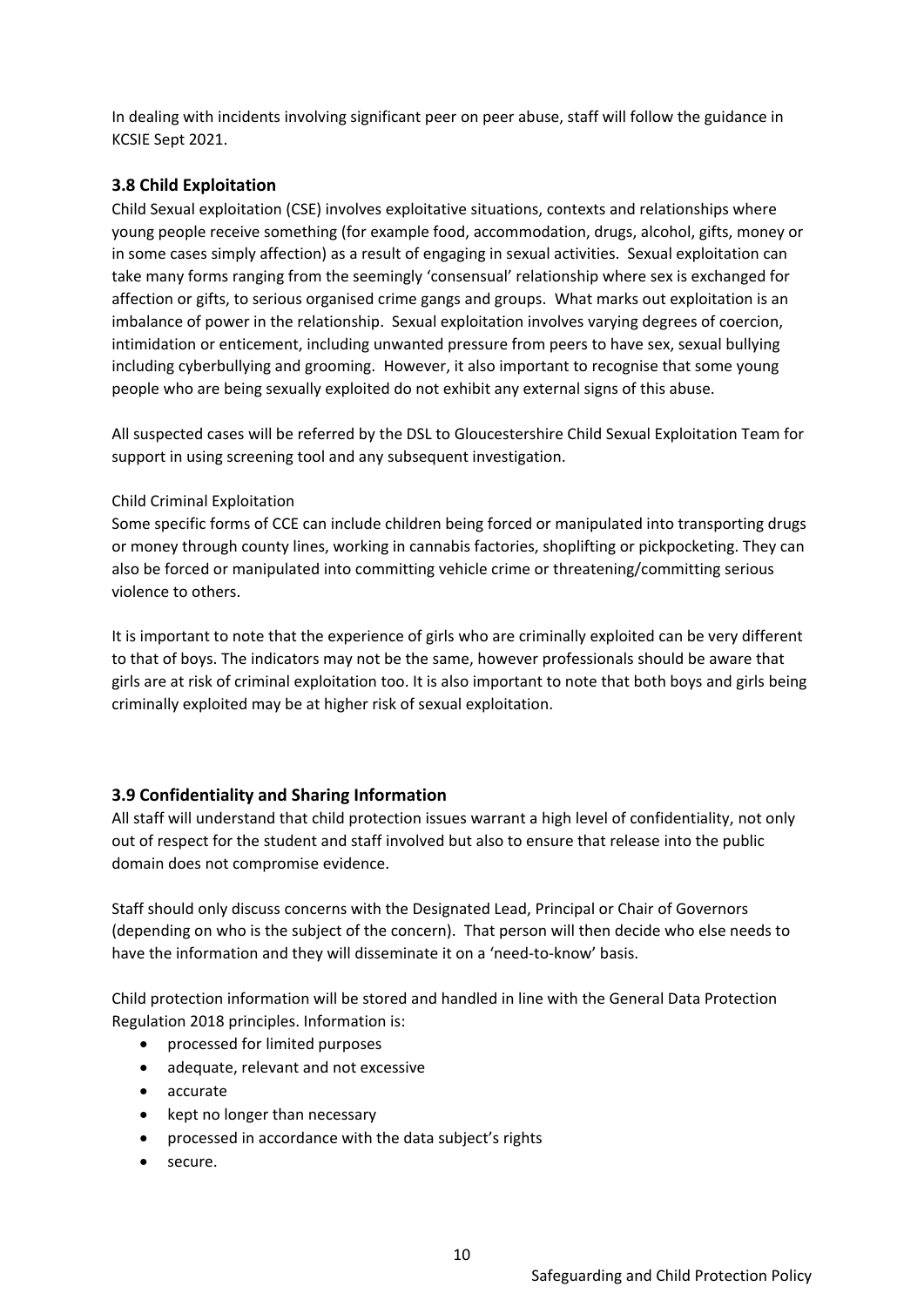Record of concern forms and other written information will be stored in a locked facility and any electronic information will be password protected and only made available to relevant individuals.

Every effort should be made to prevent unauthorised access and sensitive information should not be stored on laptop computers, which, by the nature of their portability, could be lost or stolen. If it is necessary to store child protection information on portable media, such as a CD or flash drive, these items must be encrypted with a sufficient password and also be kept in locked storage. Child protection information will be stored separately from the student's school file and the school file will be 'tagged' to indicate that separate information is held.

Child protection records are normally exempt from the disclosure provisions of the GDPR, which means that students and parents do not have an automatic right to see them. If any member of staff receives a request from a student or parent to see child protection records, they should refer the request to the Principal. GDPR does not prevent school staff from sharing information with relevant agencies, where that information may help to protect a child.

#### **3.10 Reporting directly to child protection agencies**

Staff should follow the reporting procedures outlined in this policy.

However, they may also share information directly with children's social care, police or the NSPCC if:

- the situation is an emergency and the DSL, their deputy, the Principal and the Chair of Governors are all unavailable
- they are convinced that a direct report is the only way to ensure the student's safety.

#### **3.11 Children who may be particularly vulnerable**

Some children may have an increased risk of abuse. It is important to understand that this increase in risk is due more to societal attitudes and assumptions and child protection procedures that fail to acknowledge children's diverse circumstances, rather than the individual child's personality, impairment or circumstances. Many factors can contribute to an increase in risk, including prejudice and discrimination, isolation, social exclusion, communication issues and a reluctance on the part of some adults to accept that abuse can occur. For example, staff will be alert to the possibility that students with SEN needs whose behaviour is being monitored could have safeguarding concerns as well as their Special Educational Need.

To ensure that all students receive equal protection, we will give special consideration to children who are:

- disabled or have special educational needs
	- o special educational needs (with or without a statutory Educational Health and Care Plan) o is a young carer
- living in a domestic abuse situation
- affected by parental substance misuse, or by themself
- asylum seekers
- living away from home
- vulnerable to being bullied, or engaging in bullying
- living in temporary accommodation
- living transient lifestyles
- living in chaotic and unsupportive home situations
- vulnerable to discrimination and maltreatment on the grounds of race, ethnicity, religion or sexuality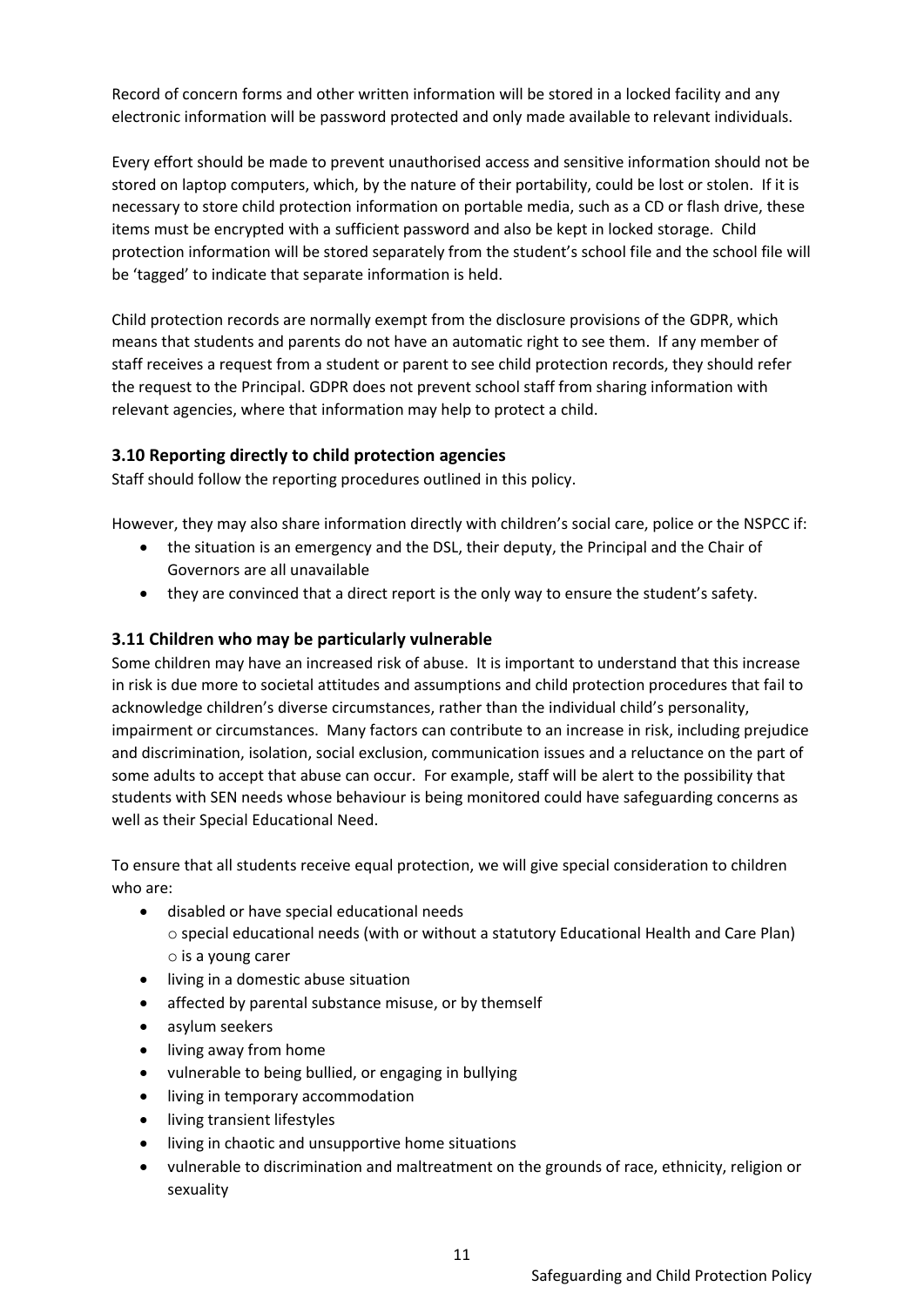- involved directly or indirectly in prostitution or child trafficking
- do not have English as a first language.

Special consideration includes the provision of safeguarding information and resources in community languages and accessible formats when possible. Families will be offered Early Help where appropriate.

#### **3.12 Forced Marriages**

The Government's guidelines define forced marriage in the following terms: *'Forced marriage is a form of child/domestic abuse and violence against women'. [Multi-agency practice guidelines: Handling Cases of Forced Marriage (2009)]*

Forced marriage is very distinct from arranged marriage:

*'In arranged marriages, the families of both spouses take a leading role in arranging the marriage but the choice whether or not to accept the arrangement remains with the prospective spouses. In forced marriages, one or both spouses does/ do not (or, in the case of some vulnerable adults, cannot) consent to the marriage and duress is involved. Duress can include physical, psychological, financial, sexual and emotional pressure.' [The Right to Choose: Multi-agency statutory guidance for dealing with forced marriage (2008)]*

Whilst each individual case of forced marriage and attempted forced marriage is often very particular, cases are likely to share a number of common and important characteristics, including:

- an extended absence from school/college, including truancy;
- a drop in performance or sudden signs of low motivation;
- excessive parental restriction and control of movements;
- a history of siblings leaving education to marry early;
- poor performance, parental control of income and students being allowed only limited career choices;
- evidence of self-harm, treatment for depression, attempted suicide, social isolation, eating disorders or substance abuse;
- evidence of family disputes/conflict, domestic violence/abuse or running away from home.
- evidence of honour-based violence.

On their own, these characteristics may not indicate forced marriage. However, it is important for the school to be satisfied that where these behaviours occur, they are not linked to forced marriage. If teachers have suspicions or are concerned that a student may be about to be forced into marriage or may be a victim of forced marriage, they should inform the DSL as soon as possible. Normal Child Protection procedures will be followed.

#### **3.13 Female Genital Mutilation**

Female Genital Mutilation has been illegal in the UK since 1985, but legislation in 2003 in England, Wales and Northern Ireland, and in 2005 in Scotland, also made it an offence to force a child to undergo Female Genital Mutilation abroad.

Suspicions may arise in a number of ways that a child is being prepared for Female Genital Mutilation to take place abroad. These include knowing that the family belongs to a community in which Female Genital Mutilation is practised and is making preparations for the child to take a holiday or planning absence from school. The child may also talk about a 'special procedure/ceremony' that is going to take place.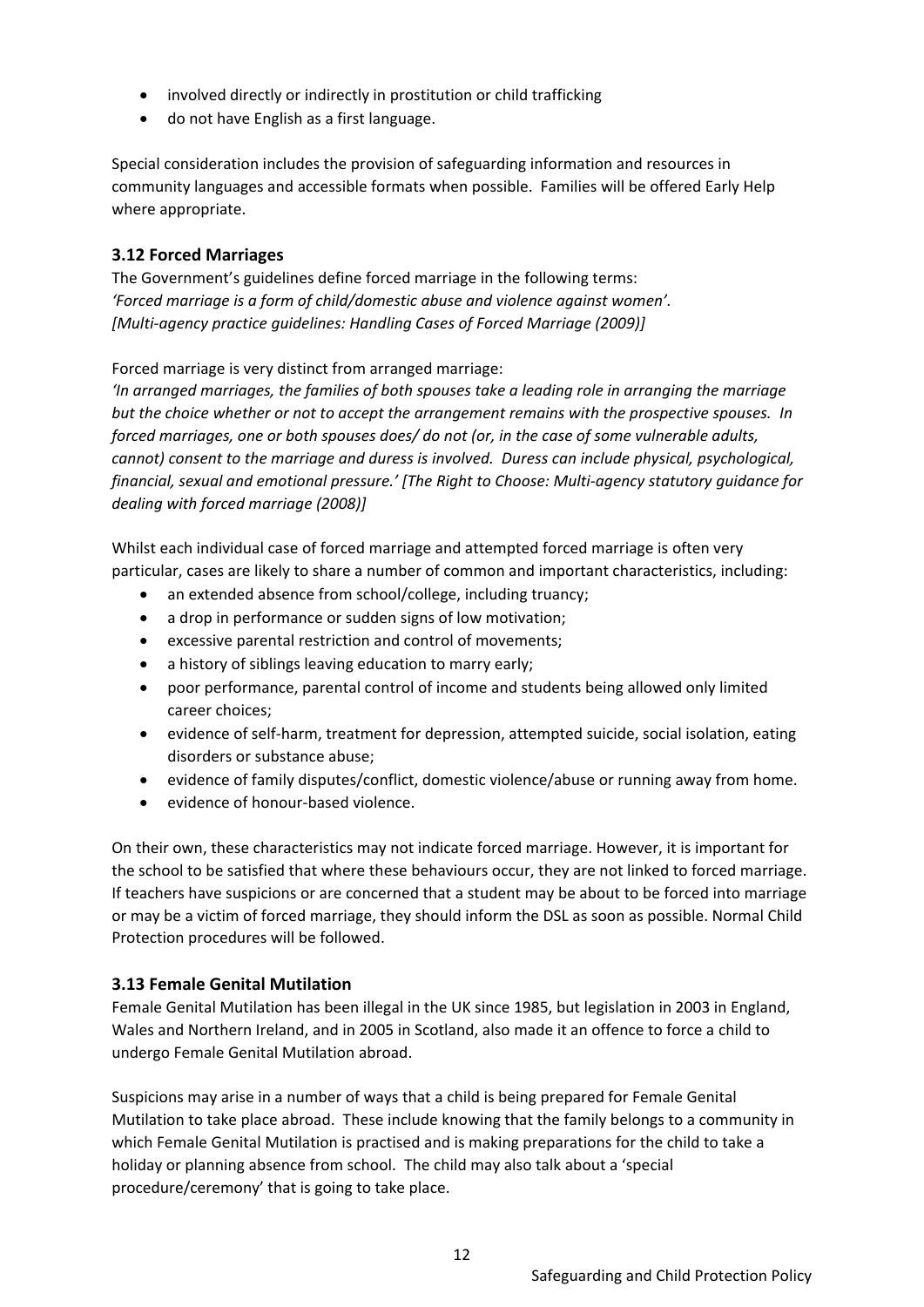Indicators that Female Genital Mutilation may already have occurred include prolonged absence from school, with noticeable behaviour change on return and long periods away from classes or other normal activities, possibly with bladder or menstrual problems. Some may find it difficult to sit still and look uncomfortable or may complain of pain between their legs or talk of something somebody did to them that they are not allowed to talk about.

Female Genital Mutilation is a form of child abuse. Normal Child Protection procedures will be followed if Academy staff suspect a case of Female Genital Mutilation.

Staff who discover through disclosure that an act of FGM appears to have taken place on a girl under the age of 18 have a mandatory duty to report this to the police. If the teacher has a good reason not to report it immediately, they must discuss the case with the DSL and social care must be involved as appropriate.

#### **4. Taking action**

Key points to remember for taking action are:

- in an emergency, staff should take the action necessary to help the child, for example, call 999
- report concern to the DSL by the end of the day
- do not start an investigation
- share information on a need-to-know basis only do not discuss the issue with colleagues, friends or family
- complete a record of concern
- seek support if distressed.

#### **4.1 If you suspect a student is at risk of harm**

There will be occasions when staff suspect that a student may be at risk, but without any 'real' evidence. In these circumstances, staff should try to give the student the opportunity to talk. The signs noticed may be due to a variety of factors, for example, a parent has moved out, a pet has died, a grandparent is very ill. It is fine to ask the student if they are OK or if they can be helped in any way.

Staff should use the welfare concern form (see: appendix 2) to record these early concerns and discuss the concern with the Designated Safeguarding Lead at the earliest opportunity. If the student does begin to reveal that they are being harmed you should follow the advice in the section 'If a student discloses to you'.

If, following your conversation, you remain concerned, you should discuss your concerns with the Designated Safeguarding Lead at the earliest opportunity.

#### **4.2 If a student discloses to staff**

If a student talks to staff about any risks to his/her safety or wellbeing, the adult must let the student know as soon as possible that they must pass the information on at the earliest opportunity.

During the conversation with the student staff should:

• allow them to speak freely and ensure they never feel they are creating a problem by reporting abuse or sexual harassment or violence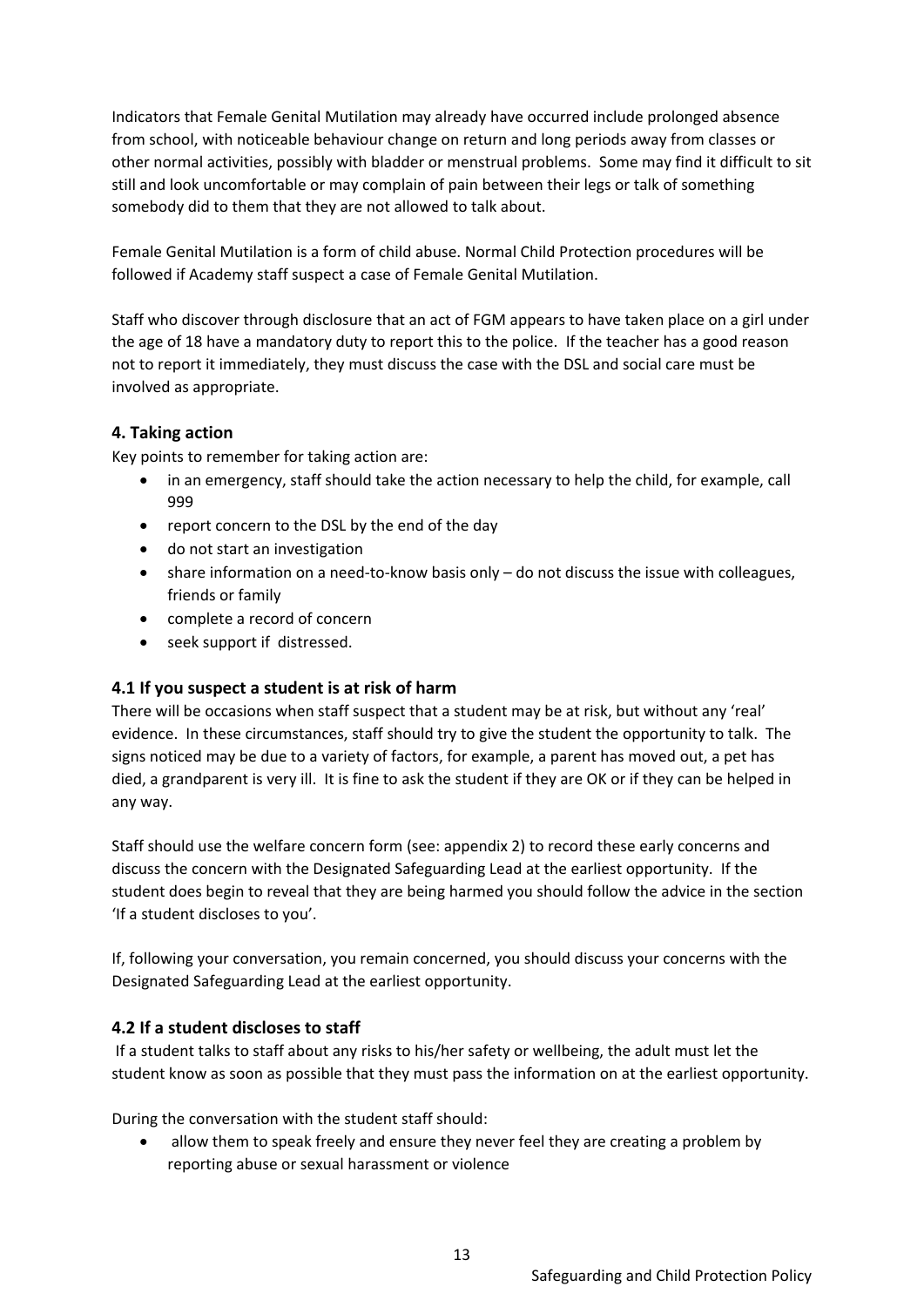- remain calm and not over-react the student may stop talking if they feel they are causing upset
- give reassuring nods or words of comfort 'I'm so sorry this has happened', 'I want to help', 'this isn't your fault', 'You are doing the right thing in talking to me.'
- do not be afraid of silences remember how hard this must be for the student.
- under no circumstances ask investigative questions such as how many times this has happened, whether it happens to siblings too, or what does the student's mother thinks about all this.
- at an appropriate time tell the student that in order to help them you must pass the information on.
- avoid automatically offering any physical touch as comfort. It may be anything but comforting to a child who has been abused.
- avoid admonishing the child for not disclosing earlier. Saying 'I do wish you had told me about this when it started' or 'I can't believe what I'm hearing' may be your way of being supportive but the child may interpret it that they have done something wrong.
- tell the student what will happen next. The student may agree to go with you to see the Designated Safeguarding Lead. Otherwise let them know that someone will come to see them before the end of the day.
- Report verbally to the Designated Safeguarding Lead.
- Write up the conversation as soon as possible on the record of concern form and hand it to the DSL.
- Seek support if distressed.

Appendix 2 : A Record of Concern.

#### **4.3 Notifying parents**

The Academy will normally seek to discuss any concerns about a student with their parents. This must be handled sensitively and the DSL will make contact with the parent in the event of a concern, suspicion or disclosure.

However, if the school believes that notifying parents could increase the risk to the child or exacerbate the problem, then advice will first be sought from children's social care.

#### **4.4 Referral to children's social care**

The DSL will make a referral to children's social care if it is believed that a student is suffering or is at risk of suffering significant harm. The student (subject to their understanding) and the parents will be told that a referral is being made, unless to do so would increase the risk to the student.

#### **4.5 Private Fostering**

A private fostering arrangement is one that is made privately (without the involvement of a local authority) for the care of a child under the age of 16 years (under 18, if disabled) by someone other than a parent or close relative, in their own home, with the intention that it should last for 28 days or more.

A close family relative is defined as a 'grandparent, brother, sister, uncle or aunt' and includes halfsiblings and step-parents; it does not include great-aunts or uncles, great grandparents or cousins.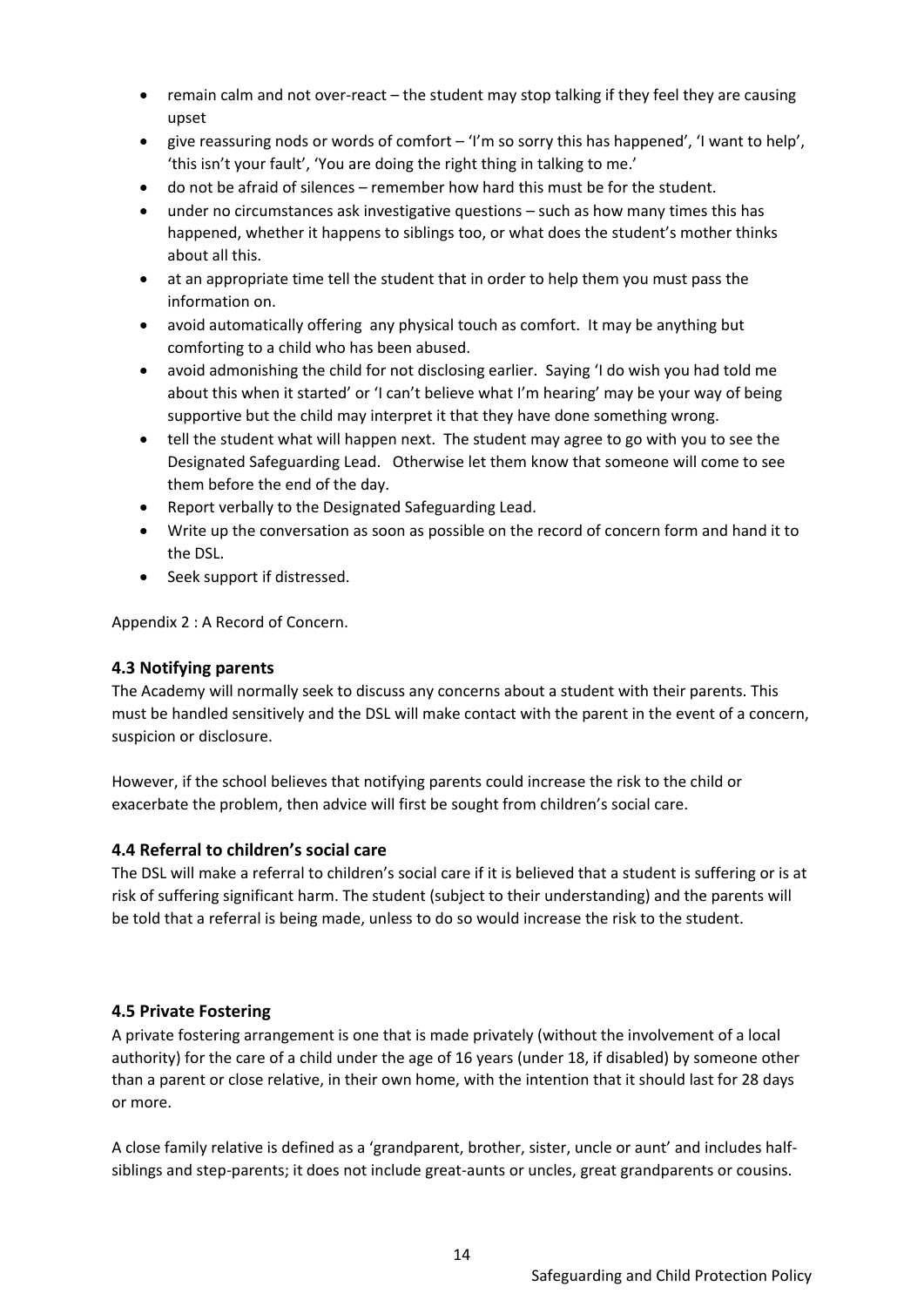Parents and private foster carers both have a legal duty to inform the relevant local authority at least six weeks before the arrangement is due to start; not to do so is a criminal offence.

Whilst most privately fostered children are appropriately supported and looked after, they are a potentially vulnerable group who should be monitored by the local authority, particularly when the child has come from another country. In some cases privately fostered children are affected by abuse and neglect, or be involved in trafficking, child sexual exploitation or modern day slavery.

Academies have a mandatory duty to report to the local authority where they are aware or suspect that a child is subject to a private fostering arrangement. Although academies have a duty to inform the local authority, there is no duty for anyone, including the private foster carer or social workers to inform the academy. However, it should be clear to the academy who has parental responsibility.

Academy staff should notify the Designated Safeguarding Lead when they become aware of private fostering arrangements. The Designated Safeguarding Lead will speak to the family of the child involved to check that they are aware of their duty to inform the LA. The Academy itself has a duty to inform the local authority of the private fostering arrangements.

On admission to the Academy, we will take steps to verify the relationship of the adults to the child who is being registered.

#### **5. The Prevent Duty**

The duty to actively promote 'Fundamental British Values has been live from 1st July 2015. This was first set out by the government in the 'Prevent' Strategy in 2011.

The Counter Terrorism and Security Act 2015 has introduced the Prevent Duty for various bodies including all FE colleges, adult education providers and independent learning providers with SFA funding or with over 250 students enrolled.

The Prevent Duty has "due regard to the need to prevent people from being drawn into terrorism" Anti Terrorism and Security Act 2015: Schedule 3, Section 21.

#### **What is our responsibility?**

- Assess the risks of people being drawn into terrorism, including support for extremist ideas that are part of terrorist ideology.
- All staff to actively promote British values.
- Raise awareness of the Prevent duty and British values to all staff and learners.
- Establish a reporting procedure for all concerns relating to people being drawn into terrorism.

#### **What is Extremism?**

Extremism is defined as vocal or active opposition to fundamental British values, including democracy, the rule of law, individual liberty and mutual respect and tolerance of different faiths and beliefs.

We also include in our definition of extremism calls for the death of members of our armed forces, whether in this country or overseas (HM Government Prevent Strategy, 2011).

#### **What is radicalisation?**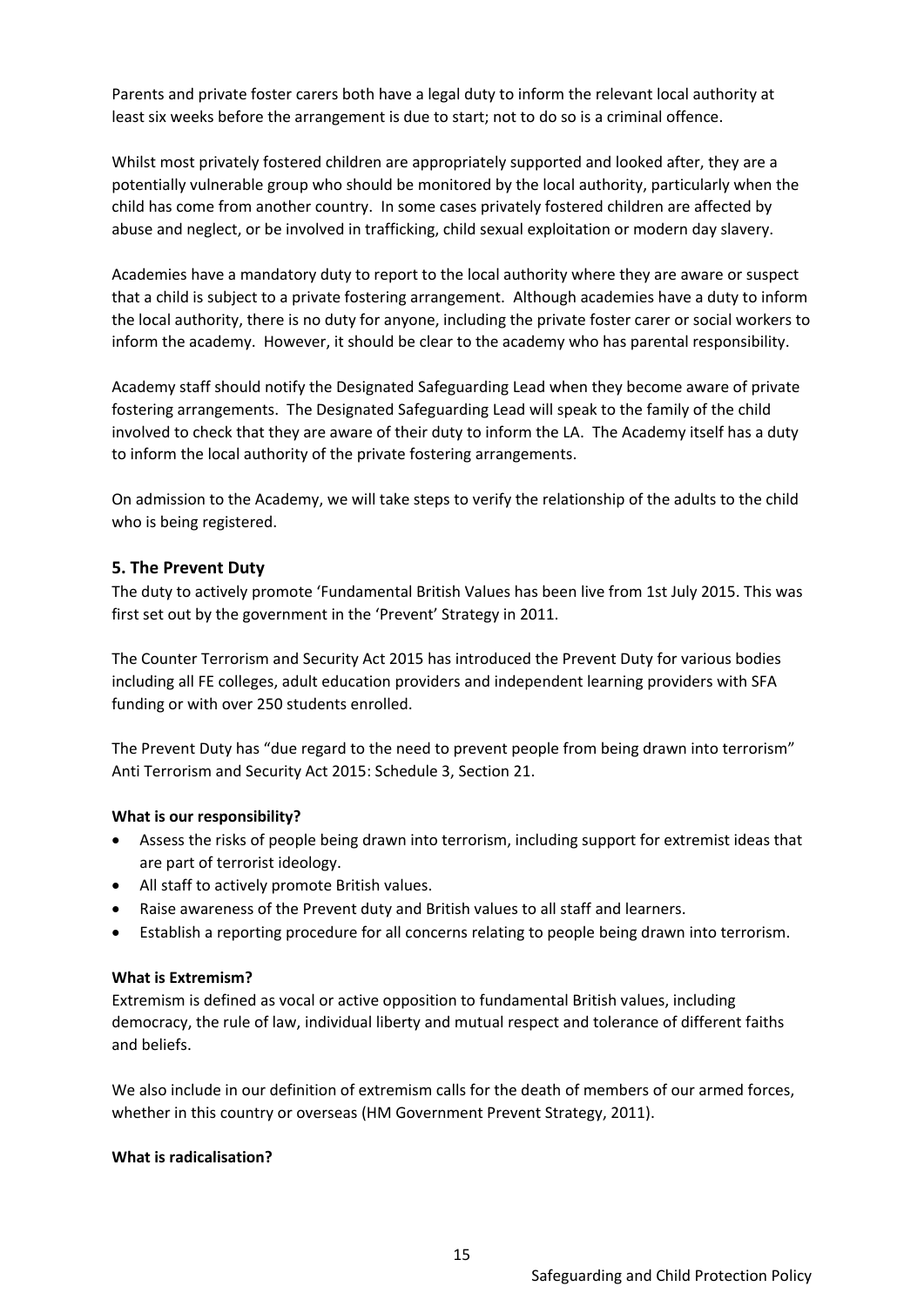Radicalisation is defined as the process by which people come to support terrorism and extremism and, in some cases, to then participate in terrorist groups.

#### **What are British Values?**

British Values are defined as "democracy, the rule of law, individual liberty and mutual respect and tolerance for those with different faiths and beliefs"; institutions are expected to encourage students to respect other people with particular regard to the protected characteristics set out in the Equality Act 2010.

#### **Vulnerability / risk indicators**

The following lists are not exhaustive and all or none may be present in individual cases of concern. Nor does it mean that vulnerable people / young people experiencing these factors are automatically at risk of exploitation for the purposes of extremism. The accepted view is that a complex relationship between the various aspects of an individual's identity determines their vulnerability to extremism. The following factors may increase an individual's vulnerability:

- Identity crisis Being distanced from cultural and or religious heritage and uncomfortable with their place in the society around them.
- Personal crisis Family tensions; sense of isolation; adolescence; low self esteem; disassociating from existing friendship group and becoming involved with a new and different group of friends; searching for answers to questions about identity, faith and belonging.
- Personal circumstances Migration; local community tensions; events affecting country or region of origin; alienation from UK values; having a sense of grievance that is triggered by personal experience of racism or discrimination or aspects of Government policy.
- Unmet aspirations Perceptions of injustice; feelings of failure; rejection of civic life.
- Criminality Experiences of imprisonment; poor resettlement / reintegration, previous involvement with criminal groups.

#### **5.1 Procedures for reporting concerns**

Any identified concerns as the result of observed behaviour or reports of conversations to suggest that the person supports terrorism and/or extremism, must be reported to the named Designated Safeguarding Lead immediately and no later than the end of the working day. (Same procedure as Safeguarding)

Key contact details

- Academy Designated Safeguarding Lead
- Home Office helpline. Open Monday to Friday from 9am to 6pm (excluding bank holidays). Ema[il: counter.extremism@education.gsi.gov.uk](mailto:counter.extremism@education.gsi.gov.uk) Telephone 020 7340 7264
- Police : Telephone 101 (999 in emergency)
- Support, Training & Advice Gloucestershire PREVENT Partnership Board Coordinator Tel: 01452 888766 , Email: jayne.putland@glosfire.gov.uk

#### **6. Serious Violence**

All staff should be aware of indicators, which may signal that children are at risk from, or are involved with serious violent crime. These may include increased absence from school, a change in friendships or relationships with older individuals or groups, a significant decline in performance, signs of self-harm or a significant change in wellbeing, or signs of assault or unexplained injuries. Unexplained gifts or new possessions could also indicate that children have been approached by, or are involved with, individuals associated with criminal networks or gangs. Advice and guidance can be found in KCSIE 2021.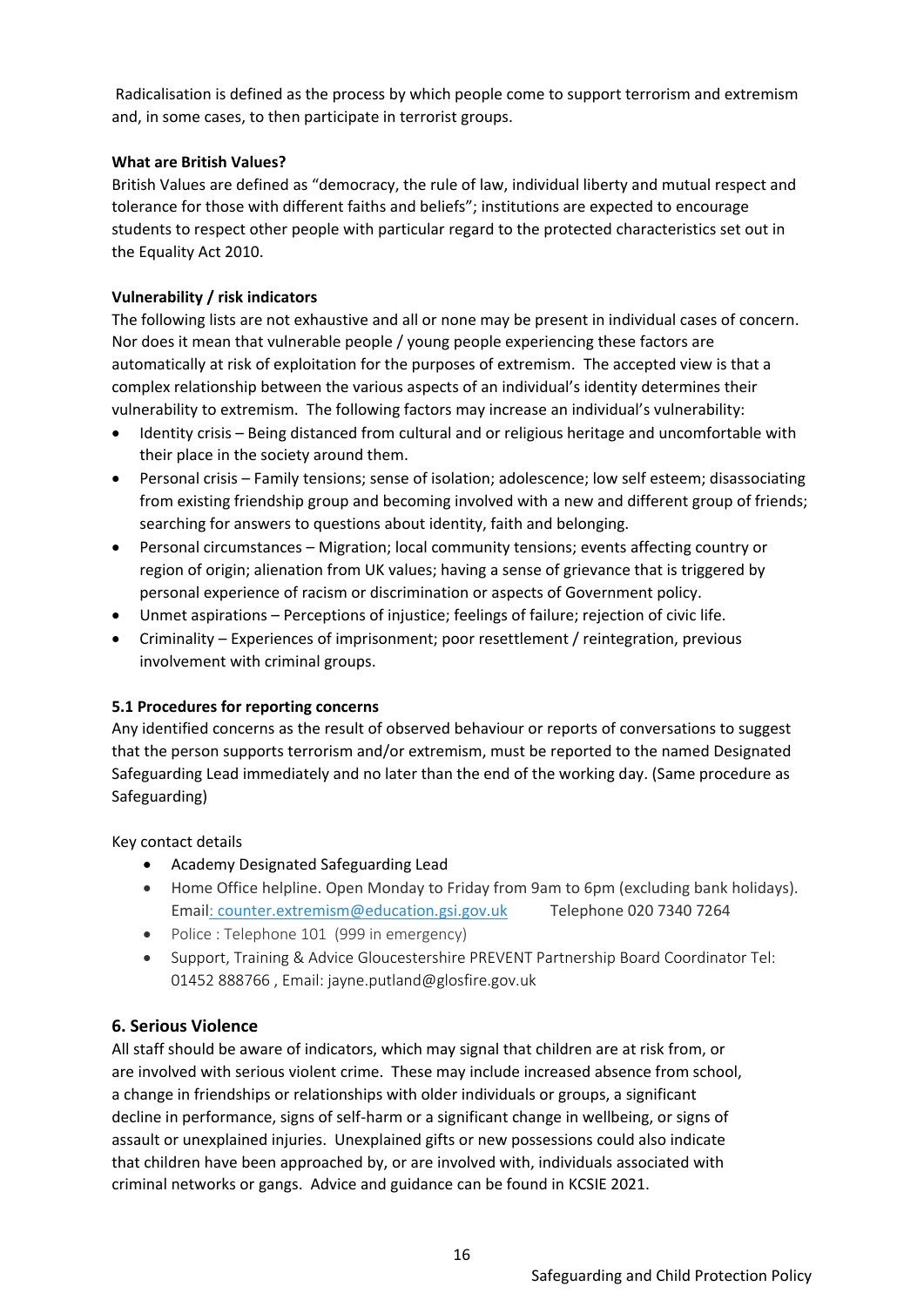#### **7. Support for those involved in a child protection issue**

Child abuse is devastating for the child and can also result in distress and anxiety for staff who become involved. We will support students and their families and staff by:

- taking all suspicions and disclosures seriously
- nominating a link person who will keep all parties informed and be the central point of contact. Where a member of staff is the subject of an allegation made by a student, separate link people will be nominated to avoid any conflict of interest
- responding sympathetically to any request from students or staff for time out to deal with distress or anxiety
- maintaining confidentiality and sharing information on a need-to-know basis only with relevant individuals and agencies
- storing records securely
- offering details of helplines, counselling or other avenues of external support
- following the procedures laid down in our whistleblowing, complaints and disciplinary procedures
- co-operating fully with relevant statutory agencies.

#### **8 Complaints Procedure**

Our complaints procedure will be followed where a student or parent raises a concern about poor practice towards a student that initially does not reach the threshold for child protection action. Poor practice examples include unfairly singling out a student, using sarcasm or humiliation as a form of control, bullying or belittling a student or discriminating against them in some way. Complaints are managed by senior staff, the Principal and governors. The Complaints Policy is available on the website.

#### **8.1 If you have concerns about a colleague**

Staff who are concerned about the conduct of a colleague towards a student are undoubtedly placed in a very difficult situation. They may worry that they have misunderstood the situation and they will wonder whether a report could jeopardise their colleague's career. All staff must remember that the welfare of the child is paramount. The school's Confidential Reporting (Whistleblowing) Policy enables staff to raise concerns or allegations in confidence and for a sensitive enquiry to take place. All concerns of poor practice or possible child abuse by colleagues should be reported to the Principal.

Complaints about the Principal should be reported to the Chair of Governors.

#### **8.2 Staff who are the subject of an allegation**

When an allegation is made against a member of staff, set procedures must be followed. It is rare for a child to make an entirely false or malicious allegation, although misunderstandings and misinterpretations of events can and do happen. A child may also make an allegation against an innocent party because they are too afraid to name the real perpetrator. Even so, we must accept that some professionals do pose a serious risk to students and we must act on every allegation. Staff who are the subject of an allegation have the right to have their case dealt with fairly, quickly and consistently and to be kept informed of its progress. Suspension is not mandatory, nor is it automatic but, in some cases, staff may be suspended where this is deemed to be the best way to ensure that children are protected.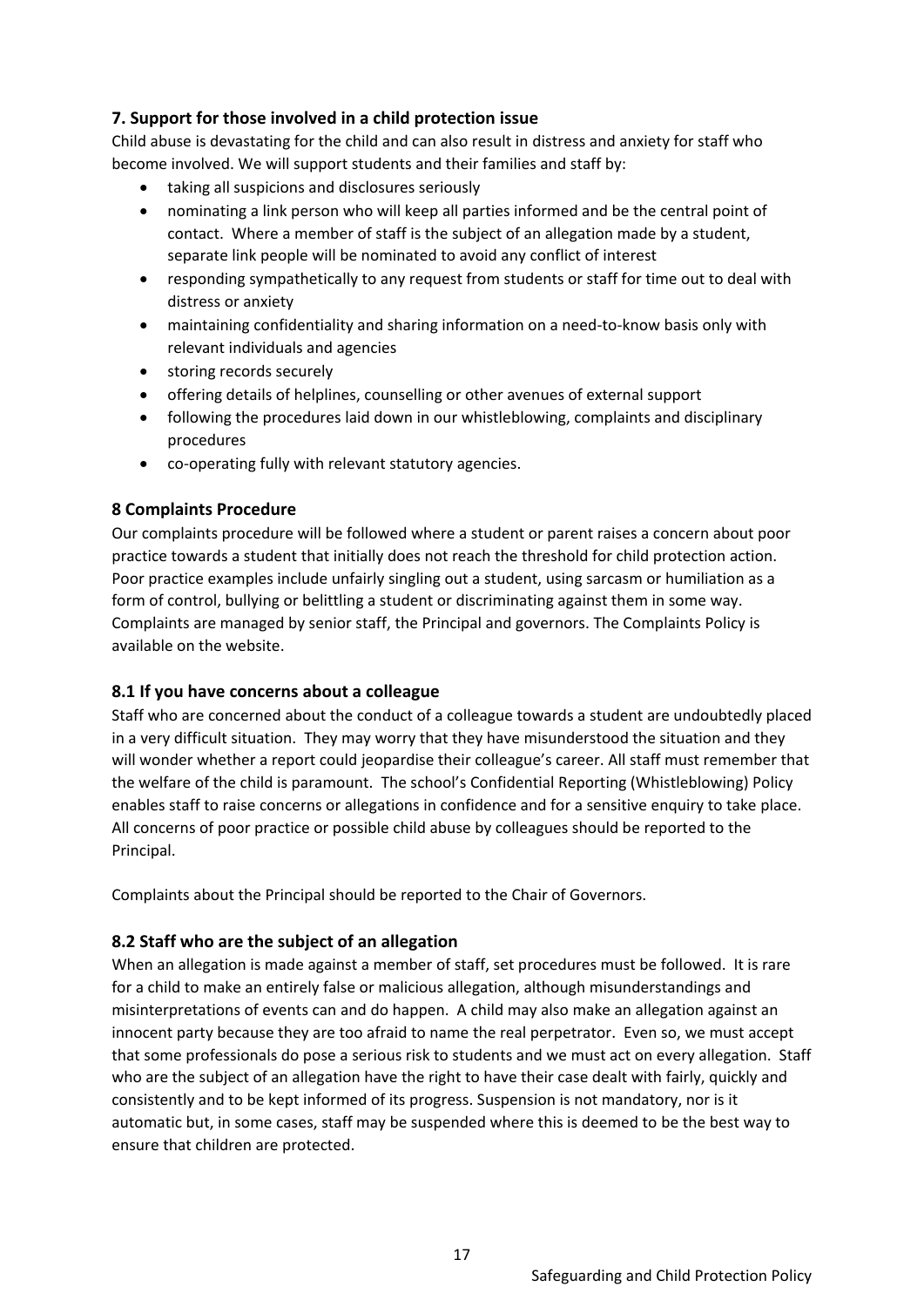Allegations against staff should be reported to the Principal. Allegations against the Principal should be reported to the Chair of Governors.

The Academy follows the approach set out in the Summary of Allegations Management flow diagram issued by GSCP.

#### **9 Staff Training**

It is important that all staff have training to enable them to recognise the possible signs of abuse and neglect and to know what to do if they have a concern. New staff and governors will receive training during their induction. All staff, including the Principal (unless the Principal is the DSL) and governors will receive training that is updated at least every three years and the DSL will receive training updated at least every two years, including training in inter - agency procedures. Supply staff and other visiting staff will be given the Academy's Visiting Staff Leaflet (see: appendix 3). Staff will receive Keeping Children Safe in Education Section DFE Guidance each year and The Prevent Duty DFE Guidance, either as a paper copy or as an email attachment. Staff will be made aware of the linked websites that offer current DFE Guidance on the following issues.

- Child missing from education
- Child missing from home or care
- Child sexual exploitation (CSE)
- Bullying including cyberbullying
- Domestic violence
- Drugs
- Fabricated or induced illness
- Faith abuse
- Female genital mutilation (FGM)
- Forced marriage
- Gangs and youth violence
- Gender-based violence/violence against women and girls (VAWG)
- Mental health
- Private fostering
- Preventing radicalisation
- Sexting
- Teenage relationship abuse
- Trafficking

Staff will receive annual training about guidance in the Staff Conduct and Safer Working Practices Policy.

#### **9.1. Good Practice Guidelines**

To meet and maintain our responsibilities towards students we need to agree standards of good practice. Staff are expected to maintain the Code of Conduct and adhere to the following principles.

Good practice includes:

- treating all students with respect
- setting a good example by conducting ourselves appropriately
- involving students in decisions that affect them
- encouraging positive and safe behaviour among students
- being a good listener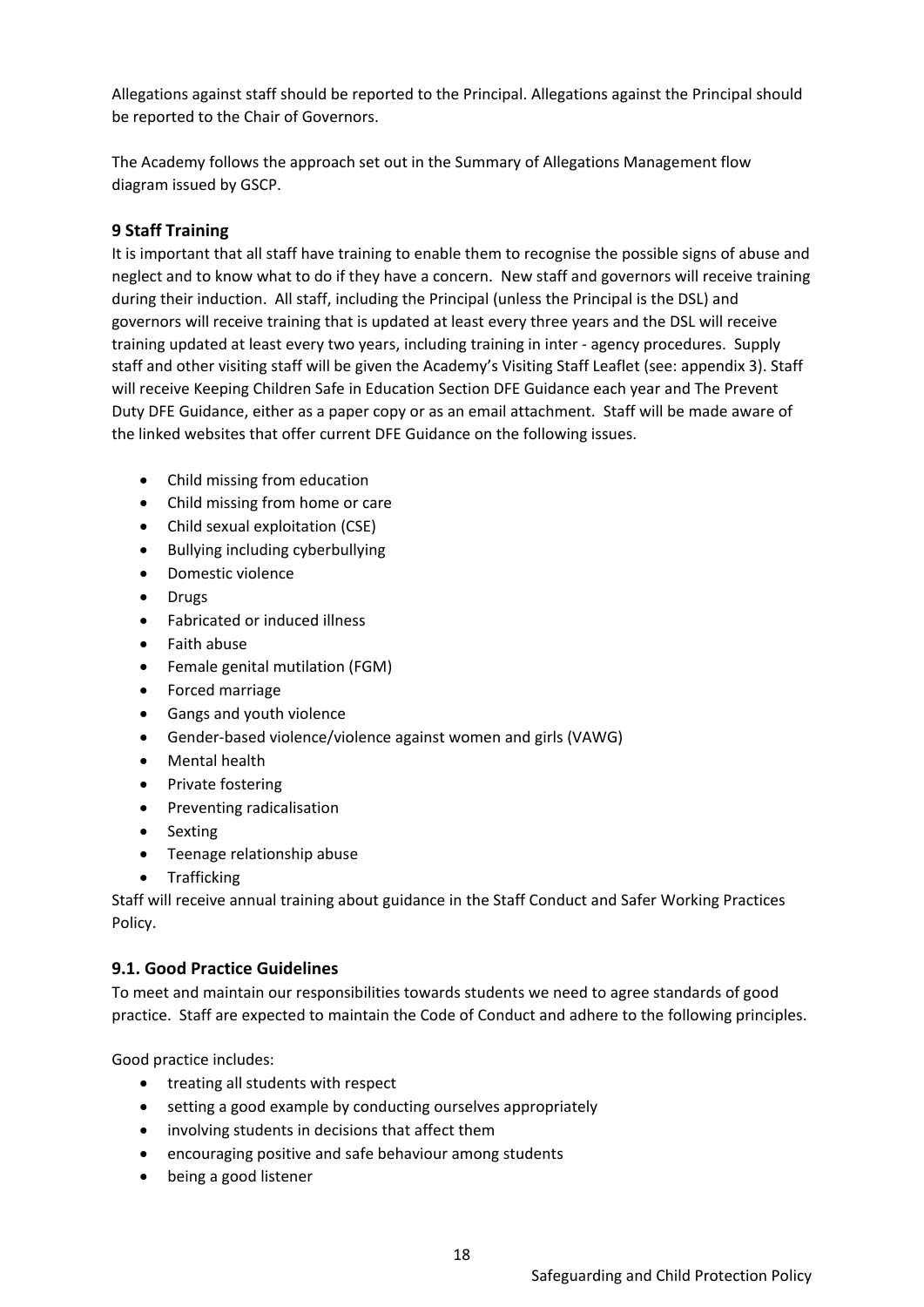- being alert to changes in students' behaviour
- recognising that challenging behaviour may be an indicator of abuse
- reading and understanding the Safeguarding and Child Protection Policy and guidance documents on wider safeguarding issues, for example bullying, physical contact and information-sharing
- asking the students' permission before doing anything for them of a physical nature, such as assisting with dressing, physical support during PE or administering first aid
- maintaining appropriate standards of conversation and interaction with and between students and avoiding the use of sexualised or derogatory language
- being aware that the personal and family circumstances and lifestyles of some students lead to an increased risk of abuse.

#### **9.2 Abuse of trust**

**All Academy staff are aware that they are in a position of trust and inappropriate behaviour towards students, whatever their age, is unacceptable. Staff are aware that their conduct towards students must be beyond reproach.** 

In addition, staff should understand that, under the Sexual Offences Act 2003, it is an offence for a person over the age of 18 to have a sexual relationship with a person under the age of 18, where that person is in a position of trust, even if the relationship is consensual. This means that any sexual activity between a member of the school staff and a student under 18 may be a criminal offence, even if that student is over the age of consent.

#### **9.3 Allegations against Staff** GSCP Guidance

The Academy will adopt the Local Authority Code of Conduct for Academy staff accused of child abuse. All staff will adhere to this code of conduct and the Department for Education guidance 'Dealing with Allegations of Abuse against Teacher and other Staff'. (See Gloucestershire Safeguarding Children Partnership Safeguarding Children handbook at [www.gscb.org.uk](http://www.gscb.org.uk/) for further details).

#### **9.4 Whistleblowing**

The Academy's Confidential Reporting (Whistleblowing) Policy enables staff to raise concerns or allegations in confidence and for a sensitive enquiry to take place.

#### **Reasons for Allegations**

The procedure below is followed when staff or volunteers have (or are alleged to have):

- $\circ$  Behaved in a way that has harmed a student, or may have harmed a student
- o Possibly committed a criminal offence against or related to a student
- $\circ$  Behaved towards a student in a way that indicates that he or she would pose a risk of harm if he or she worked regularly or closely with children.

All staff, governors and volunteers have a responsibility to familiarise themselves with this procedure so that they can understand what to do if they receive an allegation against a member of staff or have concerns about the behaviour of a member of staff.

#### **Confidentiality**

The Academy will make every reasonable effort to maintain confidentiality and guard against unwanted publicity whilst an allegation is being investigated or considered. The Academy will liaise with the Local Authority Designated Officer (LADO), police and social care services as to managing confidentiality as appropriate.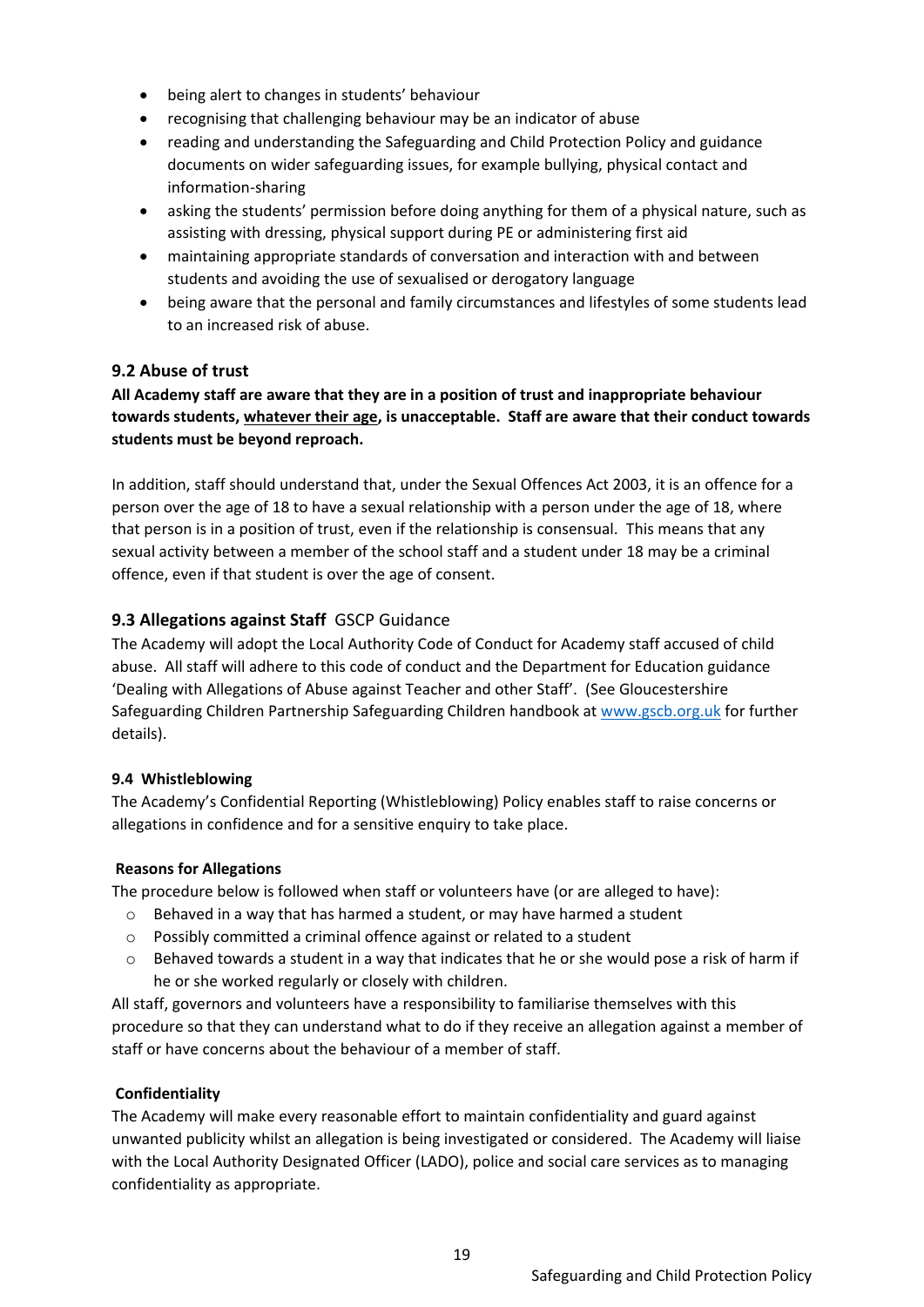#### **Procedure**

Procedure for managing allegations against staff (including volunteers and the Principal)

- An allegation made against teachers and other staff (including volunteers who work with students) must be reported immediately to the Principal. Should the initial allegation first be made to any other member of staff then that member of staff must either request the person raising the allegation to report it to the Principal or if that is not possible to pass details of the allegation to the Principal immediately.
- Where the allegation is made against the Principal, the person must immediately inform the Chair of Governors, or in his/her absence the Nominated Governor for Child Protection, without first notifying the Principal.
- If the allegations involve the Designated Safeguarding Lead or the Chair of Governors, the person must immediately inform the Principal without first informing the DSL or the Chair of Governors.
- The LADO will be informed of all allegations which appear to meet the above criteria
- The Principal, or Chair of Governors, will discuss the matter with the LADO and where necessary, the LADO will obtain further details of the allegation and the circumstances in which the allegation was made. The Academy will act in accordance with advice given by the LADO and will not investigate allegations or inform any individuals without the LADO's consent.
- The Academy may take action in the event of allegations against staff in accordance with its disciplinary procedures. Consideration will be given before suspending a member of staff due to an allegation that has been made against them. It may be that the Academy chooses to provide an assistant to be present with the member of staff; redeploys the member of staff to alternative work that does not involve unsupervised work with children; moves the child to another class; redeploys the member of staff to another role in a different location.
- If the member of staff (including a volunteer or governor) is deemed unsuitable to work with children and the Academy ceases to use their services, the Academy will make a detailed and prompt report to the Disclosure and Barring Service within one month of the member of staff, volunteer or governor leaving the Academy.

#### **9.5 Suspension**

Suspension will not be an automatic response to an allegation but will be considered where the circumstances warrant it, including:

- there is cause to suspect a child or other children at the Academy is or are at risk of significant harm
- the allegation warrants investigation by the police
- the allegation is so serious that it might be grounds for dismissal
- it is necessary to progress the investigation.

If suspension is deemed appropriate, the reasons and justifications will be recorded by the Academy and the individual will be notified of the reasons usually within one working day.

#### **Duty of Care**

The Academy recognises that it has a duty of care towards its employees and will ensure support is in place for individuals facing an allegation. Individuals should be informed of concerns or allegations and given an explanation of the likely course of action as soon as possible, unless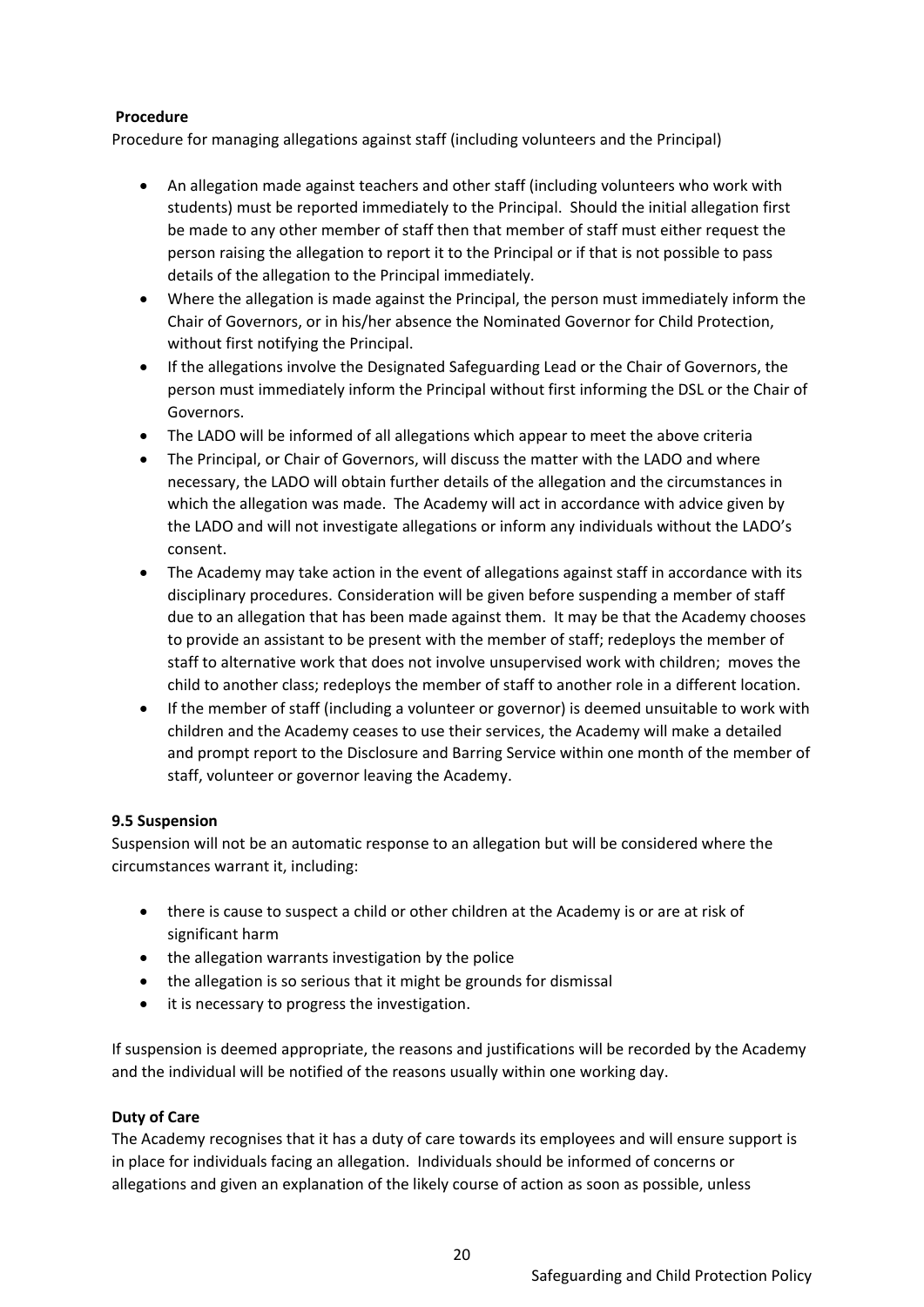external agencies object to this. A representative will be appointed by the Academy to keep the individual informed of progress of the case and to consider what other support is available and appropriate for the individual.

#### **Record keeping**

The Academy will keep a clear and comprehensive record of any allegation made, the action taken and decisions reached. The Academy will provide the accused person with a copy of the record following consultation with the appropriate agencies and once agreement has been reached as to what information can be disclosed.

The record will be kept confidentially on the personnel file.

#### **Malicious or unfounded allegations**

The Principal will consider whether to take action in accordance with the Academy's Behaviour Policy where an allegation by a student is shown to be malicious or deliberately invented.

Allegations that are found to have been malicious will be removed from personnel records and any that are not substantiated, are unfounded or malicious will not be referred to in references.

#### **Timescales**

It is in everyone's interest for cases to be resolved as quickly as possible consistent with a fair and thorough investigation.

#### **Support for Staff**

Receiving a disclosure or observing signs of abuse can be very distressing. All staff should discuss their feelings with the Designated Safeguarding Lead or other senior member of staff.

Members of staff may be asked to attend a safeguarding student case conference for which they should provide a report. Staff involved will be helped by the DSL to provide relevant information.

Any member of staff who is concerned about involvement in safeguarding student issues can discuss the matter with the Principal.

#### **9. Working with Parents/Carers**

- Parents/ carers play an important role in protecting their children from abuse. The Academy is required to consider the safety of the student and should a concern arise the DSL has the responsibility to seek advice prior to contacting parents/carers.
- The Academy will work with parents/carers to support the needs of their child.
- The Academy aims to help parents/carers understand that the Academy has a responsibility for the welfare of all students and has a duty to refer cases to the appropriate Local Authority department in the interests of the student.

#### **10. Missing Students**

Occasionally students may 'go missing' for a variety of reasons. The Academy will use the following procedures:

• Registers must be taken at the start of every lesson and any absentee must be reported to the Academy Office immediately via email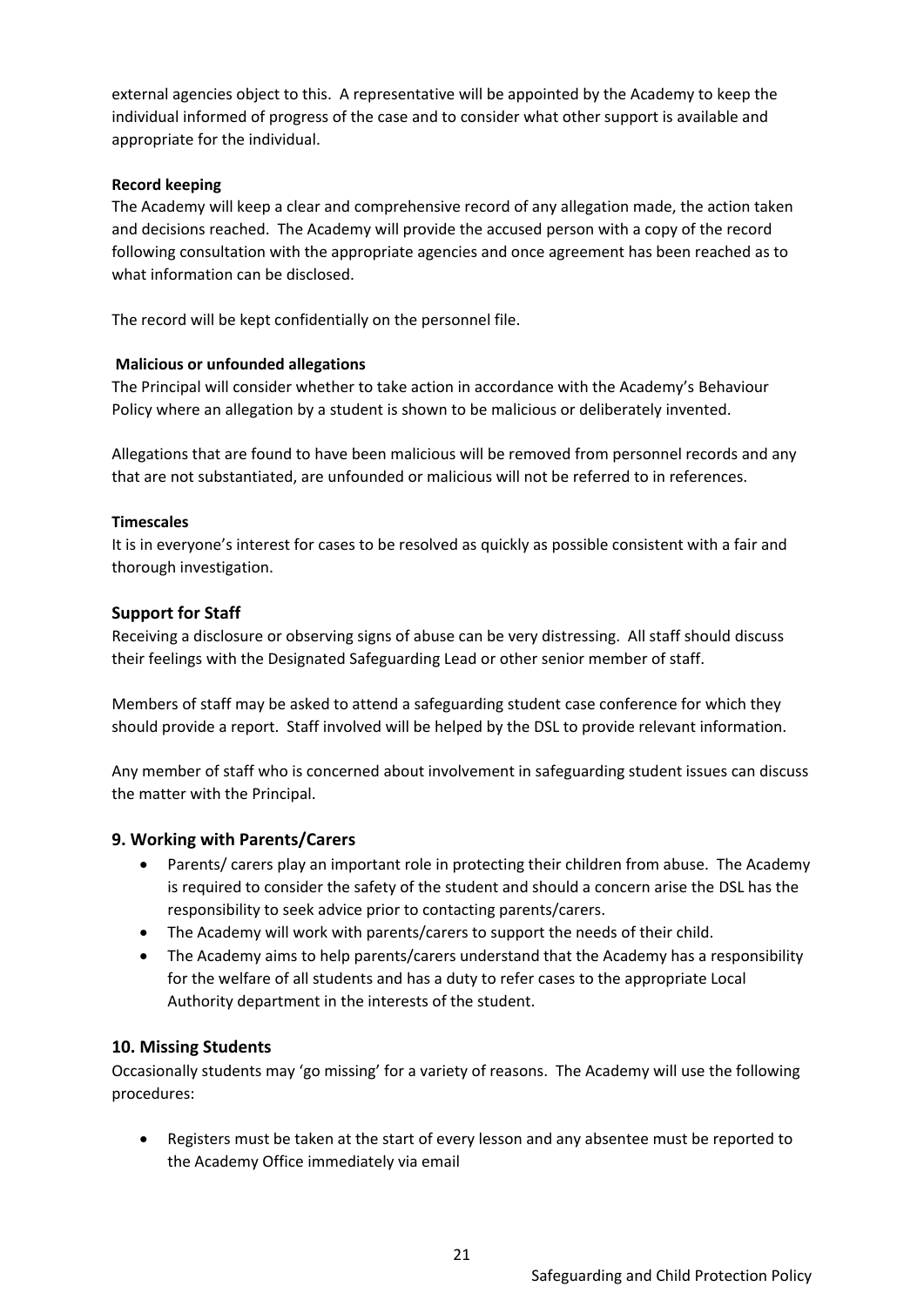- The Academy Office will check the registers to establish if the student has been registered that day, and whether he/she has been reported sick
- The Academy Office will check if parents/carers know the student's whereabouts
- If the student appears to be missing the Academy Office will inform the relevant Pastoral Manager immediately
- The Pastoral Manager will institute an Academy search by pastoral/site staff
- The Pastoral Manager will inform the Principal if the student is not found
- If the student is not discovered within the hour the Principal will determine any further action and will authorise the Pastoral Manager to inform the police if appropriate
- The Principal will inform the parents/carers, save where informing parents increases the risk of the student suffering significant harm
- Once the police are involved the Academy will follow the directions of the police officer in charge.

#### **11. Action to be taken when a student transfers to another school/academy**

In the event of a student, who is being dealt with under the Academy's child protection procedures, transferring to another school or academy, the Academy will:

- find out the name of the receiving school or academy (and, where appropriate the local authority)
- contact the relevant member of staff at that school/academy to discuss the transfer
- send all information (including the child protection file) relating to the student to the receiving school/academy as soon as possible (and where relevant the local authority)
- check with the receiving school/academy that the student has actually arrived there on the expected day
- inform all relevant agencies of the transfer.

#### **12. Child Missing from Education**

A child going missing from education is a potential indicator of abuse or neglect. Staff will follow the Academy procedures for dealing with children that go missing from education, particularly on repeat occasions, to help identify the risk of abuse and neglect, including sexual exploitation, and to help prevent the risks of their going missing in the future.

The Academy will inform the local authority of any pupil who is going to be deleted from the admission register where they:

- have been taken out by their parents and are being educated outside of the school system eg. Home education
- have ceased to attend school and no longer live within reasonable distance of the school at which they are registered;
- have been certified by the school medical officer as unlikely to be in a fit state of health to attend school before ceasing to be of compulsory school age, and neither he/she nor his/her parent has indicated the intention to continue to attend the school after ceasing to be of compulsory school age,
- are in custody for a period of more than four months due to a final court order and the proprietor does not reasonably believe they will be returning to the school at the end of that period; or,
- have been permanently excluded.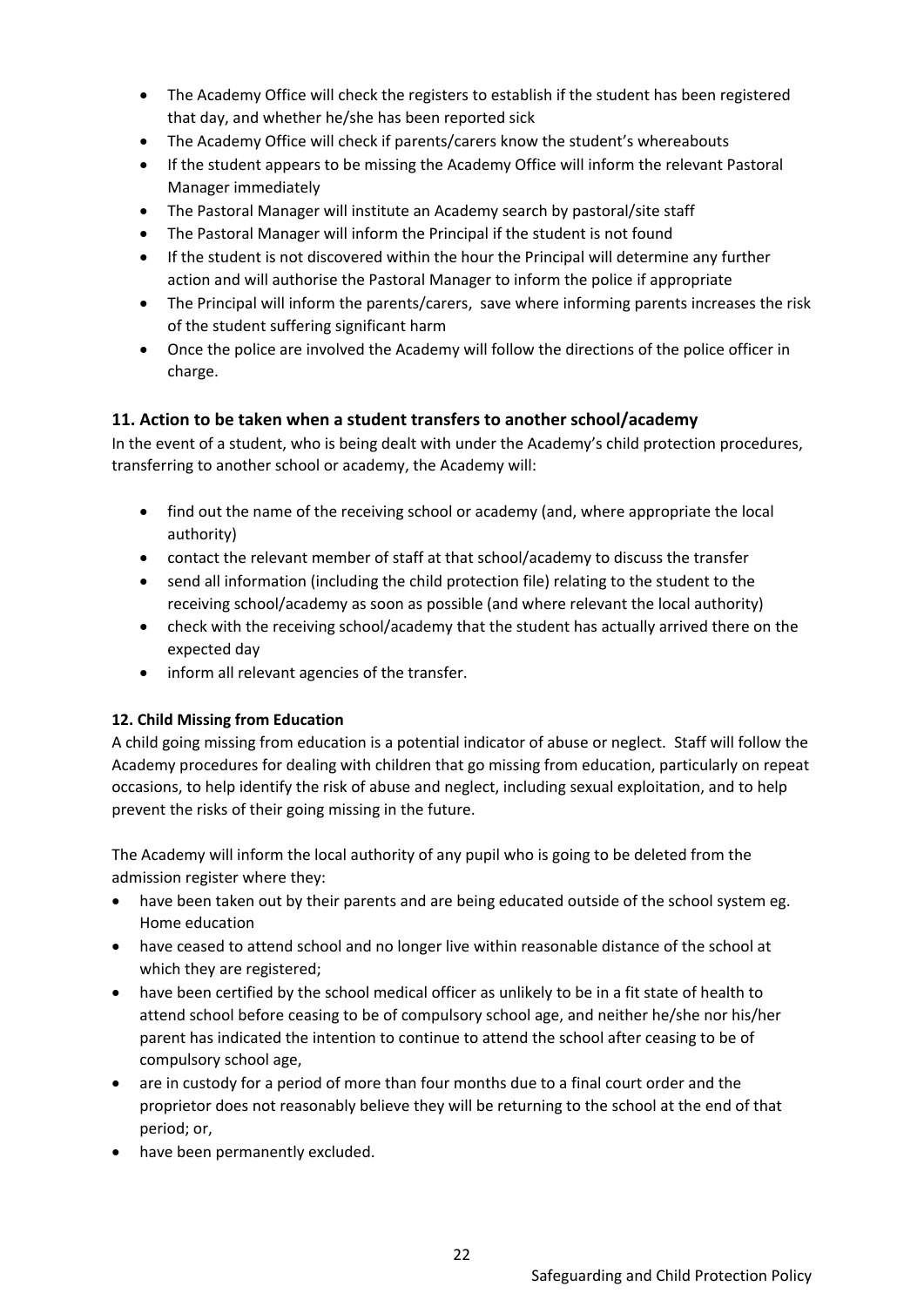The local authority will be notified when a pupil is deleted from the Academy's register under the above circumstances. This should be done as soon as the grounds for deletion are met, but no later than deleting the pupil's name from the register.

The Academy will inform the local authority of any pupil who fails to attend school regularly, or has been absent without the school's permission for a continuous period of 10 school days or more, at such intervals as are agreed intervals determined by the Secretary of State.

#### **13. Training**

- The Academy has a commitment to training and attendance at inter-agency child protection/safeguarding meetings. Time will be given to enable this commitment to be met
- The DSL will receive relevant training at least every two years in child protection and interagency working
- All staff (full or part-time, permanent or temporary and voluntary) and the Principal will receive relevant training and up-dating at least every three years
- All new members of staff (including volunteers) will undergo an induction that includes familiarisation with the Academy's Safeguarding and Child Protection Policy and identification of their child protection training needs
- Training will be organised by the DSL following a programme drawn up by the Principal in consultation with the DSL, and agreed by the Governing Body
- The DSL will be expected to cascade learning to the wider staff group via meetings and any other appropriate methods.

#### **14. Case conferences and core group meetings**

The Academy has a commitment to attendance at inter-agency child protection/safeguarding meetings.

- A member of staff may be required to attend a Child Protection/Safeguarding case conference. The member of staff should prepare a report to present to the Case Conference chair at the start of the meeting, who will gather all information and assess the risks.
- If a student's name is placed on the local Child Protection Register, a Core Group will be agreed in accordance with the Local Authority procedures. All Core Group members meet regularly (at least monthly) to monitor and progress the Child Protection Plan and Core Assessment. The Academy will give priority to attendance at these meetings.

#### **15. Equal Opportunities**

The Governing Body, Principal and staff will take into account the Academy's equal opportunities policies when discharging their duties under this policy.

#### **16. Monitoring and Review**

**16.1** The DSL will liaise regularly with the Principal and will monitor the working of the policy and will report as required to the Nominated Governor.

**16.2** The Principal will report to the governing body annually on the working of the policy.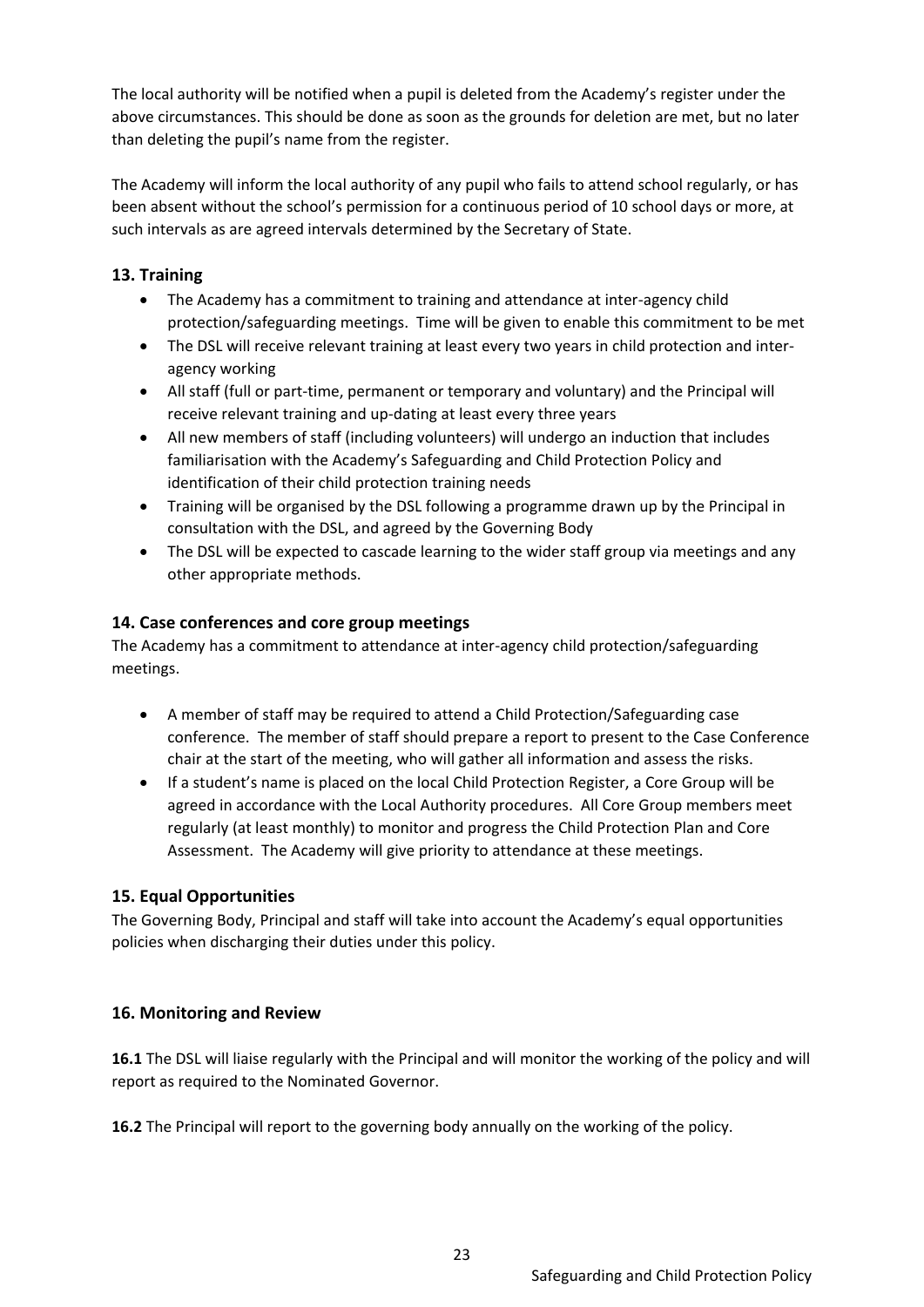**16.3** The Governing Body will undertake an annual review of the Academy's Safeguarding and Child Protection Policy and procedures and the efficiency with which the Academy's duties have been discharged. In the event that any deficiencies or weaknesses are identified these will be remedies without delay.

#### **16. Date of next review**

September 2022

Signed:\_\_\_\_\_\_\_\_\_\_\_\_\_\_\_\_\_\_\_\_\_\_\_\_ Date:\_\_\_\_\_\_\_\_\_\_\_\_\_\_\_\_\_\_\_\_\_\_\_ Chair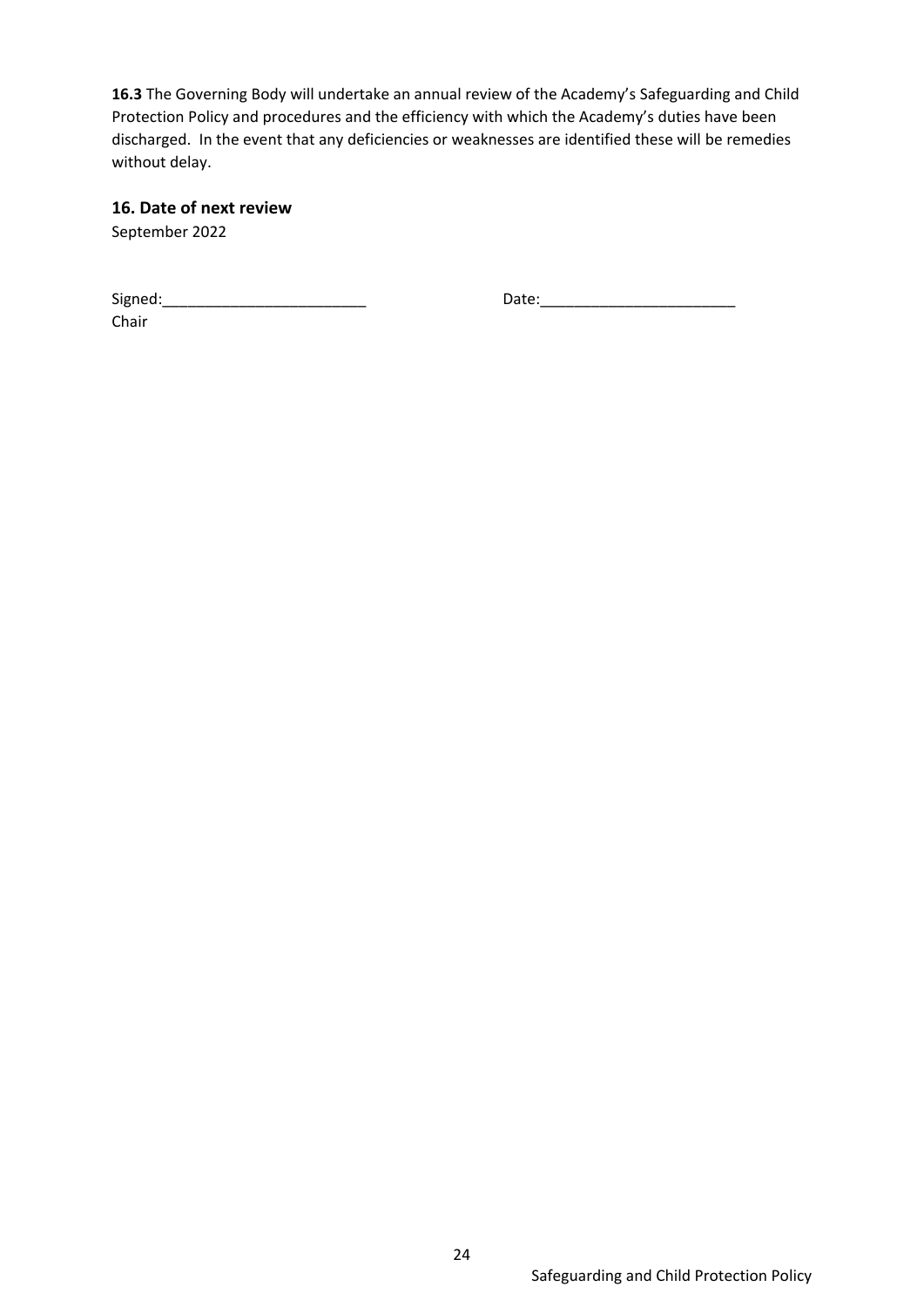#### **Procedure where abuse is suspected/disclosed:**

Any member of staff who by virtue of a student's behaviour or appearance becomes suspicious of abuse, or is told that abuse has taken place, should immediately inform the DSL within the educational setting.

If a student begins to talk about an abusive incident, s/he should be allowed to speak, and be listened to carefully. Time should be taken to gain an understanding of what the student is trying to say. No promise of confidentiality should be made.

The DSL should briefly and accurately record the concern and the student's comments in writing and then follow the process below (from GSCP Procedures).

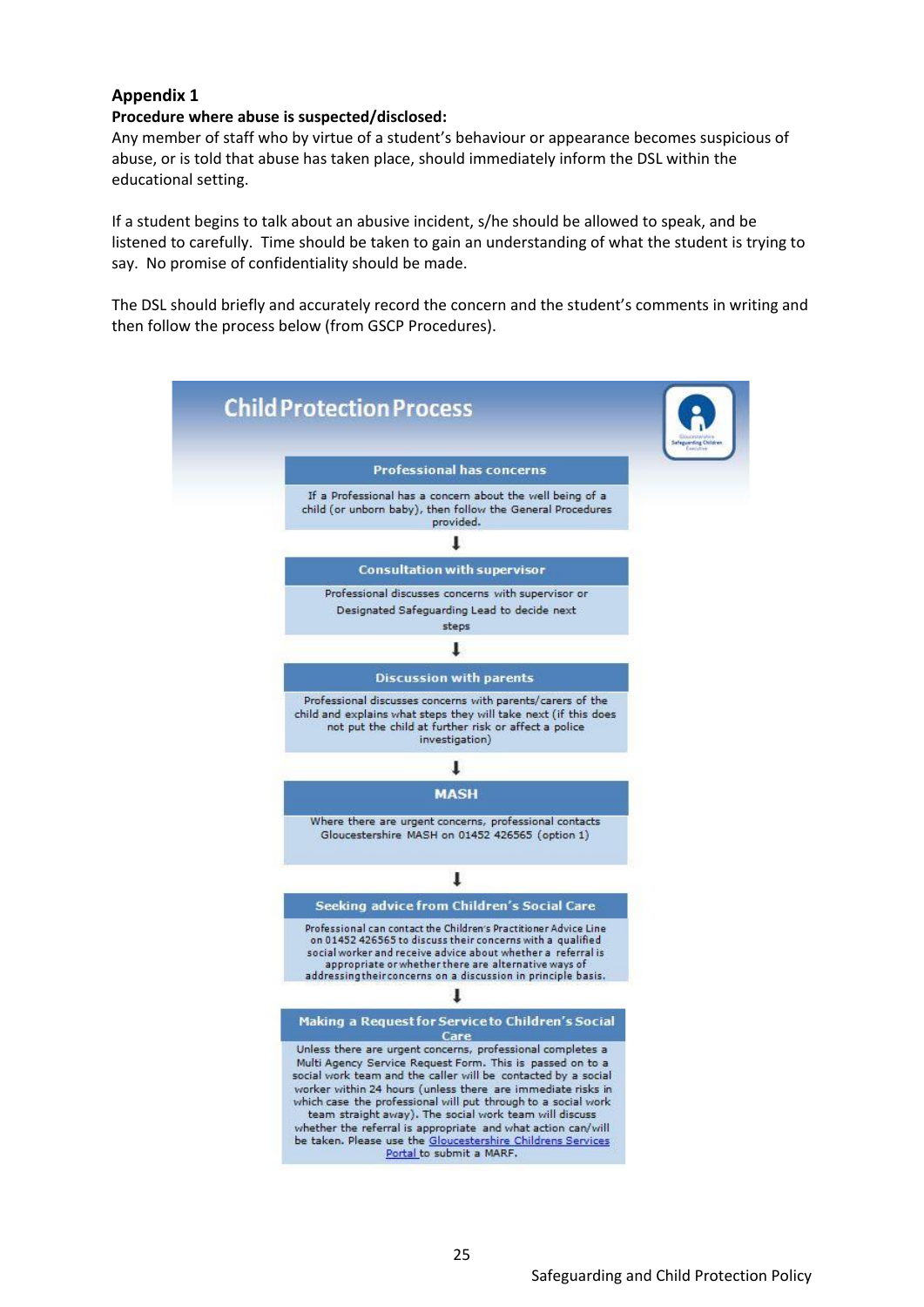

# **All Saints' Academy Safeguarding Concern Record**

| <b>Student Name</b>   |        |
|-----------------------|--------|
| House Tutor Group     |        |
| Details of Concern    |        |
|                       |        |
|                       |        |
|                       |        |
|                       |        |
|                       |        |
|                       |        |
|                       |        |
|                       |        |
|                       |        |
|                       |        |
|                       |        |
|                       |        |
|                       |        |
|                       |        |
|                       |        |
| Recorded by           |        |
| Date recorded         |        |
| Signature             |        |
| Information shared    |        |
| with others?          |        |
| Concerns logged with  | Yes/No |
| Safeguarding Service? |        |

Completed forms to be passed to Tracey Cummings, or Chris Holder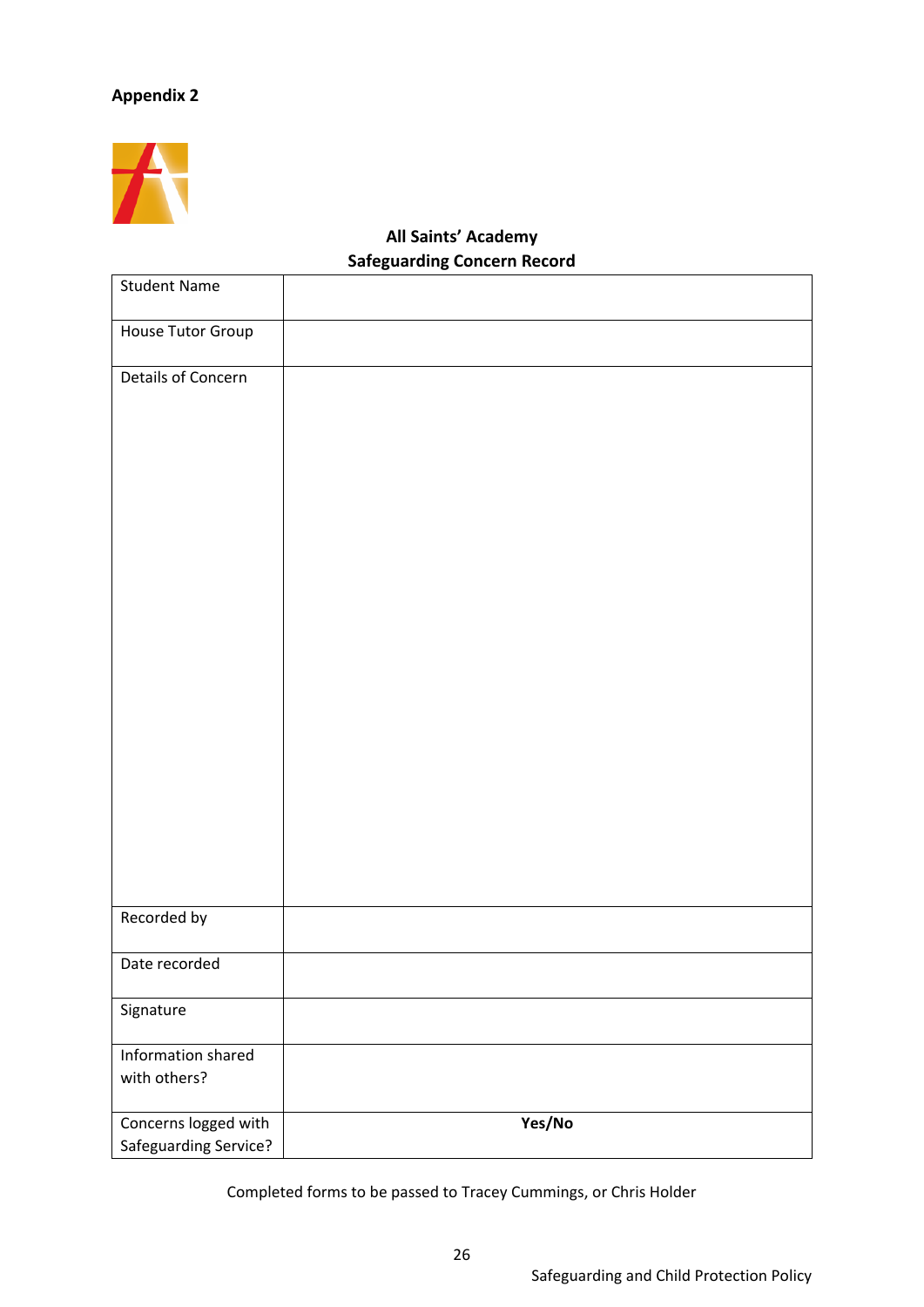

# **Staff Confirmation of receipt of Safeguarding and Child Protection Policy**

| Name:                                                                          |                                                                                       |  |  |  |
|--------------------------------------------------------------------------------|---------------------------------------------------------------------------------------|--|--|--|
| Date of joining school                                                         |                                                                                       |  |  |  |
| Post                                                                           |                                                                                       |  |  |  |
| Date of induction                                                              |                                                                                       |  |  |  |
| Name and designation of staff                                                  |                                                                                       |  |  |  |
| member responsible for                                                         |                                                                                       |  |  |  |
| induction:                                                                     |                                                                                       |  |  |  |
|                                                                                | I confirm that I have received and read the Safeguarding and Child Protection Policy. |  |  |  |
| I have been made aware of my duty to safeguard and promote children's welfare. |                                                                                       |  |  |  |
|                                                                                | The procedure for reporting concerns about a student has been explained to me.        |  |  |  |
| <b>Signature</b>                                                               |                                                                                       |  |  |  |
| <b>Name</b>                                                                    |                                                                                       |  |  |  |
| <b>Date</b>                                                                    |                                                                                       |  |  |  |
| Please sign and return this form to the Designated Safeguarding Lead           |                                                                                       |  |  |  |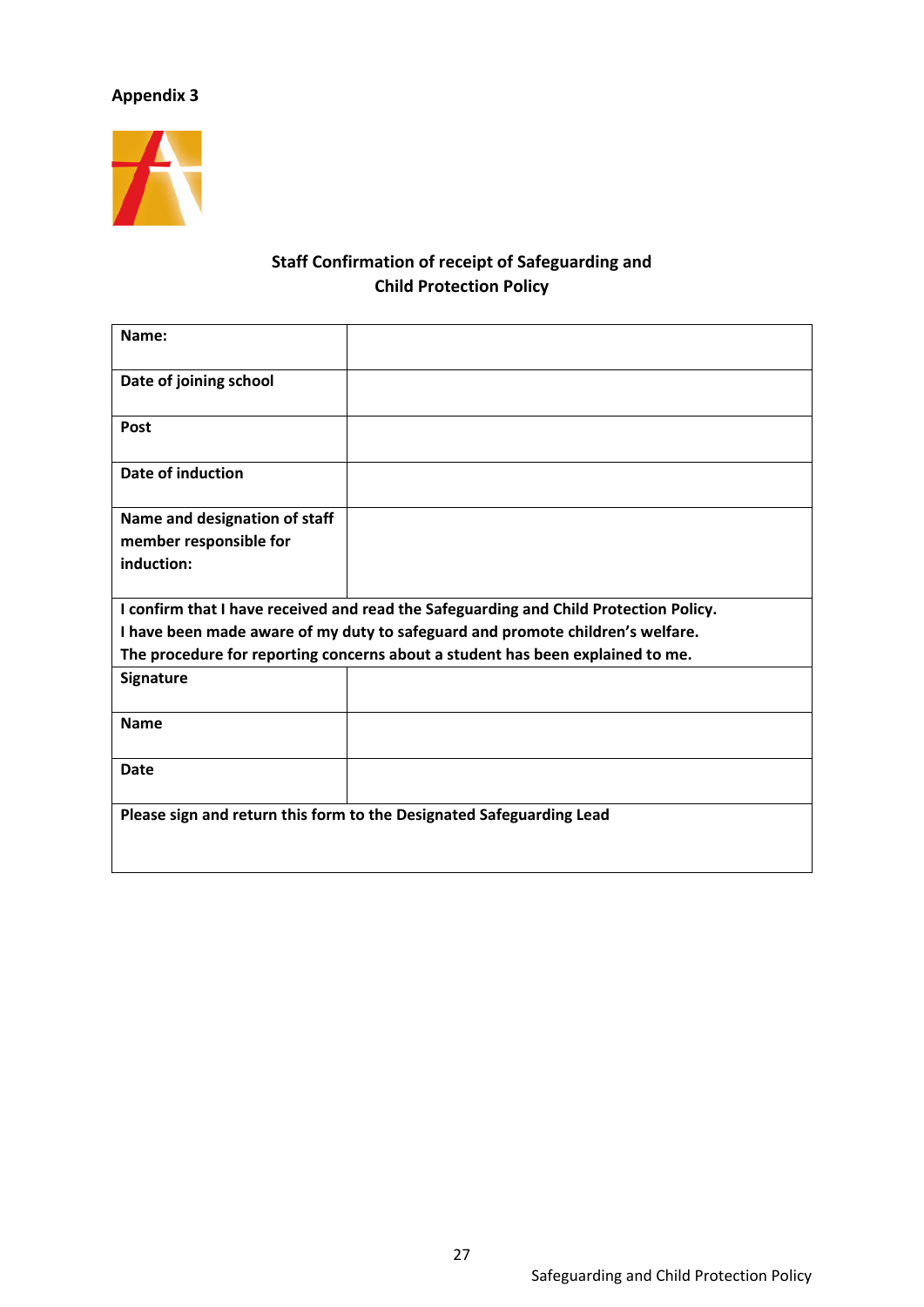#### **JOB DESCRIPTION – DESIGNATED SAFEGUARDING LEAD**

#### **Vision and Purpose**

- 1. To lead in facilitating the development of safeguarding and child protection policies, training and guidance for the Academy, ensuring that the Safeguarding and Child Protection Policy is reviewed annually by the Governing Body.
- 2. To undertake appropriate Child Protection Training every 2 years in order to:
	- a. Understand the assessment process for providing Early Help and intervention eg. through locally agreed common and shared assessment processes such as early help assessments.
	- b. Have a working knowledge of how the LA conducts Child Protection Case Conferences and be able to attend these effectively when required to do so.
	- c. Ensure each member of staff has access to and understands the Academy's Safeguarding and Child Protection Policy and procedures, especially new and part time staff.
- 3. To receive and coordinate referrals, arranging action and reviewing services for children and families.
- 4. To maintain accurate, confidential and up to date documentation on all cases of safeguarding and child protection. Ensuring that all records are forwarded to any new school that the child may attend.
- 5. To work directly with children in need and their families in the community in order to promote, strengthen and develop the potential of parents/carers and their children in order to prevent children becoming looked after and /or suffering significant harm.
- 6. To support the care of children where their living arrangements are at risk of breakdown (including Local Authority placements)
- 7. To provide support and guidance to carers and provide planned interventions as part of agreed plans for children.
- 8. To ensure that students who are victims of abuse are supported appropriately and sensitively and that all actions assigned from planning and intervention meetings are successfully carried out and monitored.
- 9. To liaise with the Principal to inform him/her of issues, especially ongoing enquiries under Section 47 of the Children Act 1989 and police investigations.
- 10. To act as a source of support, advice and expertise to staff on matters of safety and safeguarding and when deciding whether to make a referral by liaising with relevant agencies.
- 11. To ensure that the setting is always presented positively within and beyond the setting and to encourage a culture of listening to children and taking account of their wishes and feelings on any measure the Academy may have taken to protect them.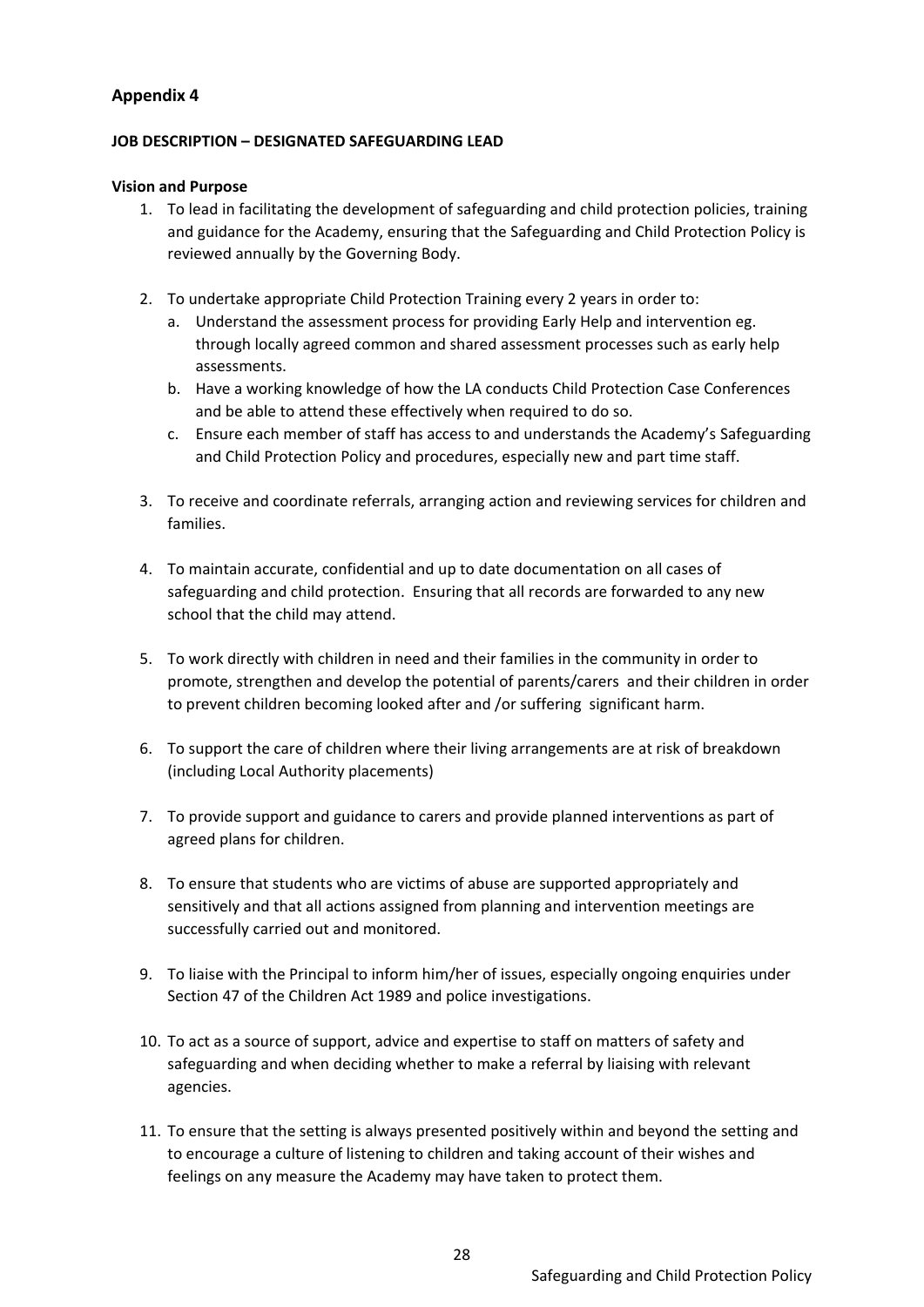#### **Accountability**

- 1. Work closely with commissioning Children and Families Social Worker along with developing links with and utilising resources of the community as part of agreed plans for children.
- 2. Attend and participate in Child Protection Conferences and Review Meetings whilst working closely with colleagues in Children's Services as required, some of which may take place out of normal working hours. This will include negotiating between child, family and commissioning worker to identify the support package required.
- 3. Plan and complete professional assessment of need and risk in respect of parents and carers using the Department of Health and the LA criteria for Children in Need and significant harm. Taking the lead responsibility to coordinate the multi-agency approach to prevent and address child protection issues and children in need within the setting.
- 4. To maintain confidentiality at all times.
- 5. To contribute to service development, including responsibility for the delivery of new staff safeguarding induction and arrangements for staff training.
- 6. To liaise and coordinate within own setting and outside organisations regarding the Common Assessment Framework and to coordinate and monitor all referrals and recommendations within the setting.
- 7. Identify vulnerable children within the setting and ensure staff are made aware of who these children are.

#### **General Duties**

- 1. To undertake such other duties, training and /or hours of work as may be reasonably required and which are consistent with the general level of responsibility of this job.
- 2. To ensure that Section 175 Audit published by Gloucestershire Safeguarding Children Board is completed annually, returned by the deadline and reviewed regularly.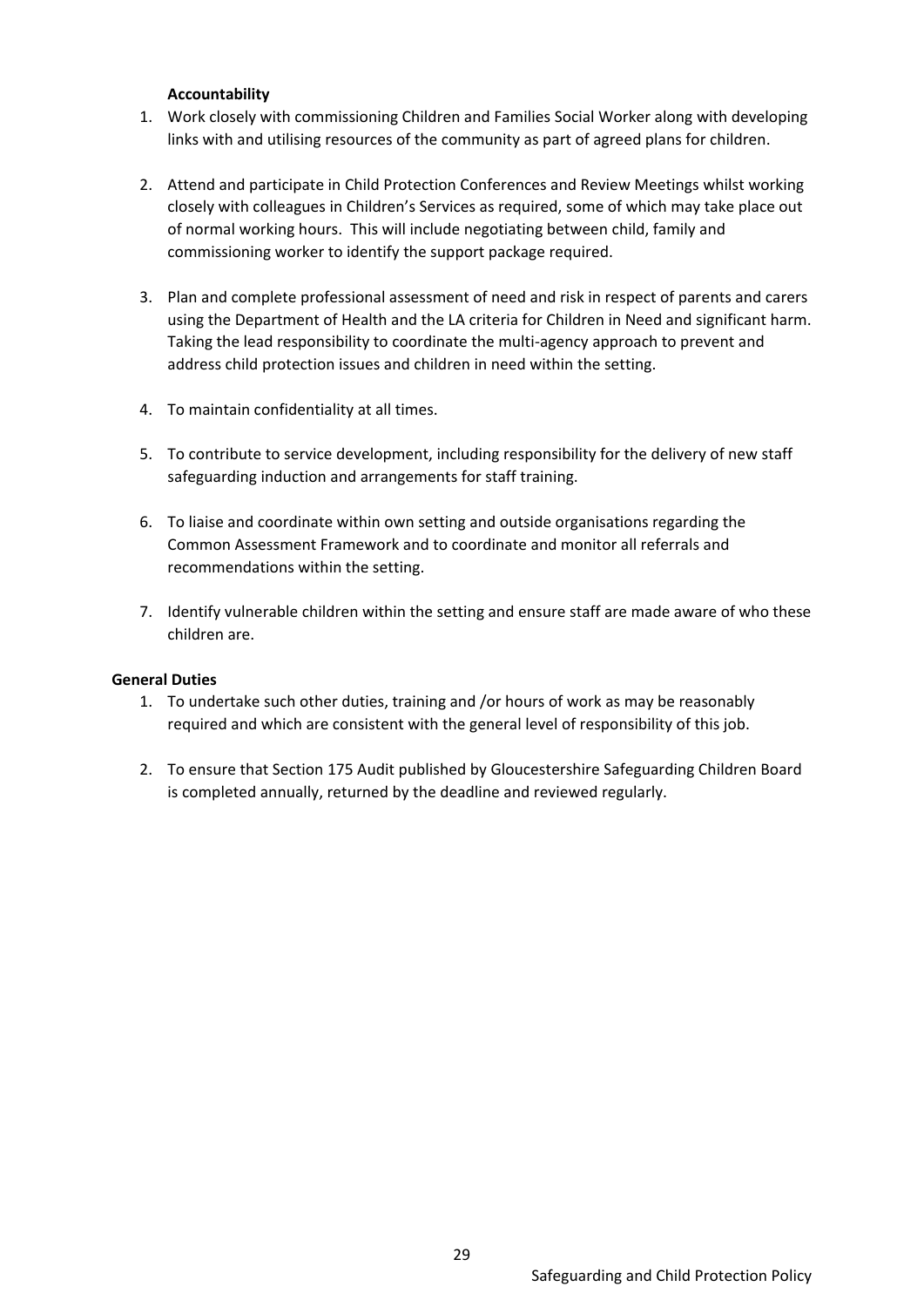#### **All Saints' Academy Early Help Offer**

All Saints' Academy is committed to safeguarding young people and promoting their welfare. We ensure that students at risk are identified at the earliest possible stage and that we work with them, their families and outside agencies, in a coordinated manner, to prevent the risk reaching a crisis point.

Students have different levels of need at different times across a range of situations and it is important to take all needs into consideration when determining support required and professionals to be involved. The aim of Early Help is to clearly identify when and how students can be supported and safeguarded to ensure their needs are met whatever level.

This table identifies levels of need, how the Academy provides a service or works with others services and what community provision is available to ensure there is a co-ordinated , early and effective response. The information in this offer has been set out in line with the Windscreen Diagram of the Continuum of Need on the GSCE website.

| <b>Students' Need</b>        | <b>School Provision</b>         | <b>Community Provision</b>      |
|------------------------------|---------------------------------|---------------------------------|
| <b>Universal</b><br>1.       | Students experience a           | www.glosfamilies.org.uk have    |
| Students are making expected | balanced curriculum which       | a list of services accessible   |
| progress and whose needs are | focuses on the development      | without a referral or           |
| being met at home and school | of mind, body and spirit. A     | assessment.                     |
| with no additional needs.    | strong PSHE programme set       |                                 |
|                              | within the context of           |                                 |
|                              | developing personal qualities   |                                 |
|                              | linked with Gospel values       |                                 |
|                              | ensures all students are able   |                                 |
|                              | to learn about safeguarding     |                                 |
|                              | themselves, core values and     |                                 |
|                              | support available in the        |                                 |
|                              | Academy and beyond.             |                                 |
|                              | Students are organised in       |                                 |
|                              | House Tutor groups with a       |                                 |
|                              | tutor assigned to each which    |                                 |
|                              | gives them the opportunity to   |                                 |
|                              | have effective adult support    |                                 |
|                              | every day.                      |                                 |
| <b>Additional</b><br>2.      | Attendance and Educational      | As above as well as:            |
| Students needing<br>a.       | <b>Welfare Officer monitors</b> | <b>School Nursing Service</b>   |
| some additional              | attendance and follows up       | <b>TIC Counsellors</b>          |
| support which may be         | serious concerns, working       | <b>Families First</b>           |
| related to health,           | with pastoral staff and outside | Youth Support Team<br>$\bullet$ |
| educational or social        | agencies to support families to | <b>Targeted Support</b>         |
| development                  | reduce barriers.                | Team                            |
| A co-ordinated<br>b.         | Tutors and other staff monitor  | Winston's Wish                  |
| response through a           | the well-being of students,     | <b>Hospital Education</b>       |
| multi-agency                 | particularly focussing on       | <b>GCSB</b>                     |
| assessment (My               | changes in mood, appearance     | Educational                     |
| Plan) using a Team           | and ATL. Concerns are raised    | Entitlement and                 |
| Around the Child             | at weekiy meetings of Year      | <b>Inclusion Team</b>           |
| meeting (TAC) to             | Team and are referred to DSL,   | Infobuzz                        |
|                              | SENCO or SLT as appropriate.    |                                 |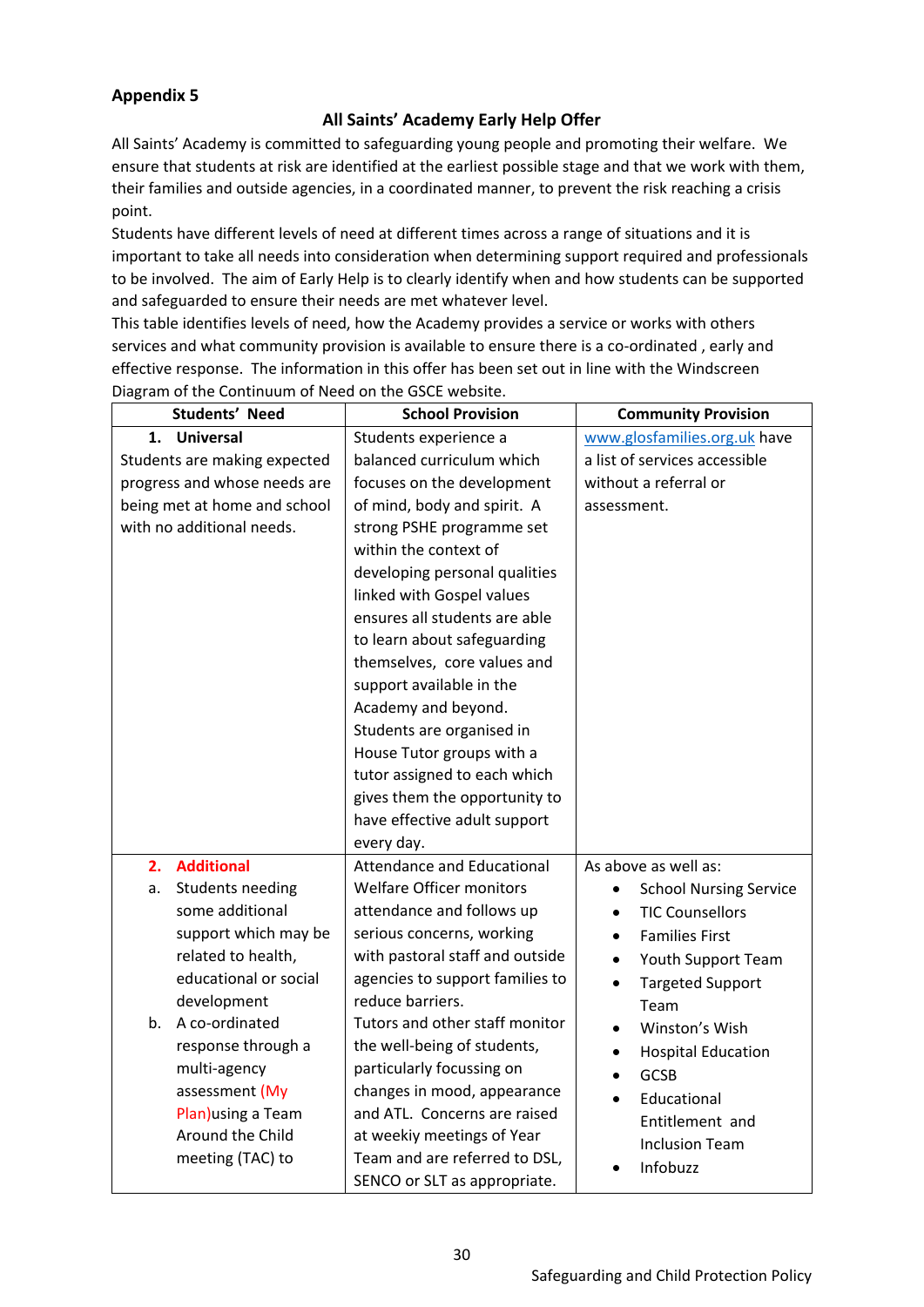| assess and address<br>needs                                                                                                                                                                                                                                                                    | If concerns persist and are<br>varied, a TAC meeting will be<br>called by a lead professional,<br>drawing on the expertise of<br>outside agencies as<br>appropriate. The oversight of<br>these meeting will be held by<br>VP Pastoral or Progress Leader<br>for the student. All students<br>are informed about the 'Blue<br>Sticker 'information produced<br>by GSCB which list numbers<br>that young people can ring if<br>they feel they need support<br>but would prefer to self-refer.<br>These numbers are in the<br>Student Handbook.                       | Speech and Language<br><b>Therapy Service</b><br>Virtual School<br>Edge of Care Team<br><b>PCSOs</b>                                                                                                                                      |
|------------------------------------------------------------------------------------------------------------------------------------------------------------------------------------------------------------------------------------------------------------------------------------------------|--------------------------------------------------------------------------------------------------------------------------------------------------------------------------------------------------------------------------------------------------------------------------------------------------------------------------------------------------------------------------------------------------------------------------------------------------------------------------------------------------------------------------------------------------------------------|-------------------------------------------------------------------------------------------------------------------------------------------------------------------------------------------------------------------------------------------|
| 3.<br><b>Intensive</b>                                                                                                                                                                                                                                                                         | Designated Safeguarding Lead<br>requests Social Care<br>involvement through the<br>Multi Agency Service Request<br>Form. These are followed up<br>and Academy staff respond by<br>contributing to discussion of<br>and planning for meeting the<br>needs of the student with<br>other agencies, whether My<br>Assessment/My Plan +/Child<br>in Need Plans or Child<br>Protection processes.<br>Academy staff attend Core<br>Groups when requested.<br>SENCO refers to agencies<br>regarding Special Educational<br>Needs or to request for Ed<br>Psych assessment. | As above as well as:<br>Children's Social Care<br>Police (telephone 101)<br>Specialist Health<br>Services<br><b>Advisory Teaching</b><br>Service<br><b>Educational Psychology</b><br>Service<br><b>Children Centres</b><br>Paediatricians |
| <b>Specialist</b><br>4.<br>Students are at immediate risk<br>of significant harm. This is the<br>most urgent category requiring<br>an immediate referral to social<br>care or intensive specialist<br>service as there are serious<br>concerns over health care or<br>development of children. | Designated Safeguarding Lead<br>requests Social Care<br>involvement through the<br>Multi Agency Service Request<br>Form emailed directly to the<br>Gloucestershire Children's<br>Safeguarding executive. DSL<br>contacts relevant community<br>provision.                                                                                                                                                                                                                                                                                                          | As above as well as:<br>Gloucestershire<br><b>Domestic Abuse</b><br>Service<br>Police (Tel 999)<br>Multi-Agency<br>Safeguarding Hub<br>Gloucestershire's<br>Children's Helpdesk<br><b>Emergency Duty Team</b>                             |

Levels of Intervention act as a guide to professional decision-making and are there to ensure that students and their families are able to access the right support to improve life chances and keep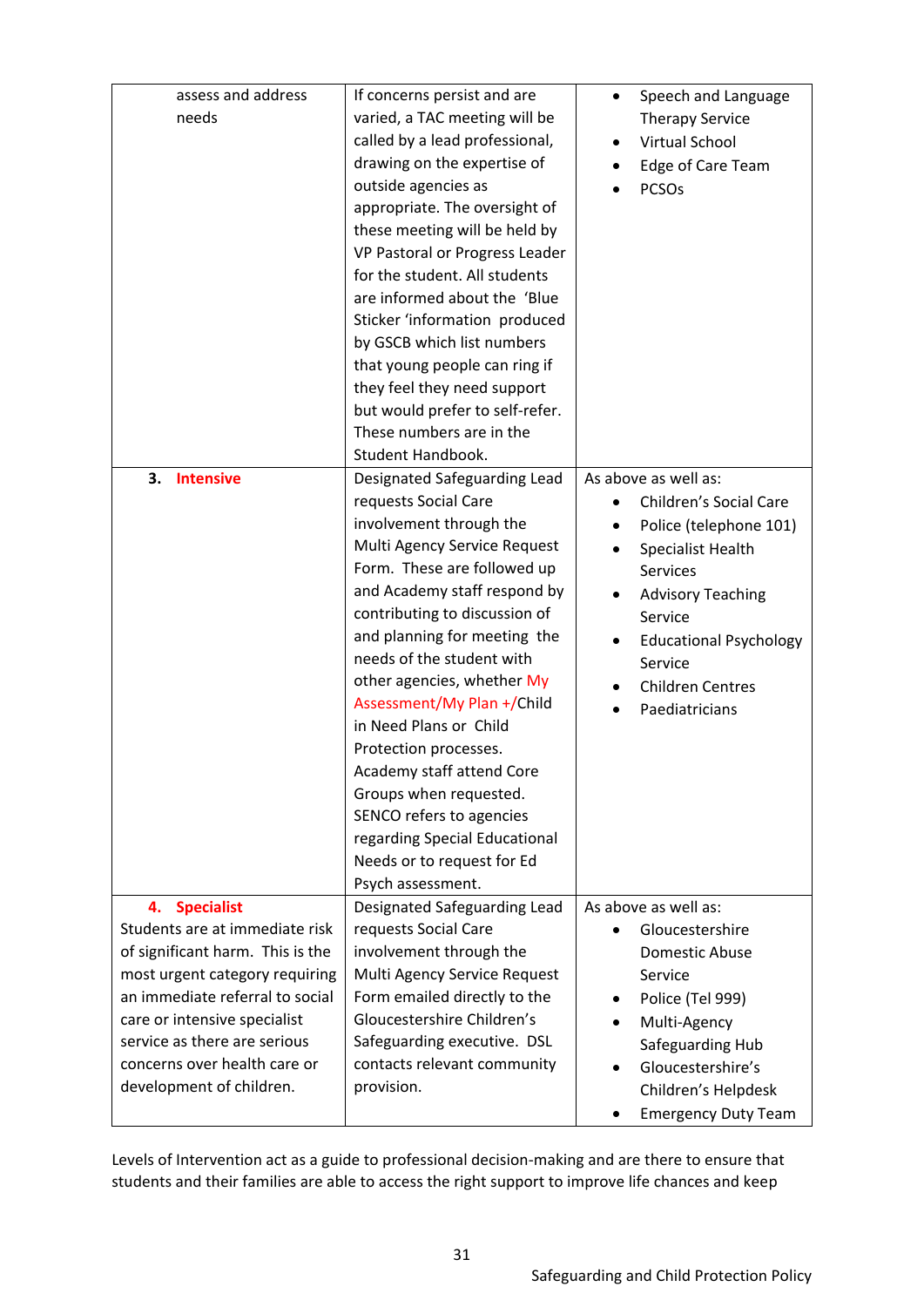students safe. They should not be seen as a barrier but a clear continuum across the levels of need and appropriate support to meet that need.

**Appendix 6 Reporting a concern flowchart**

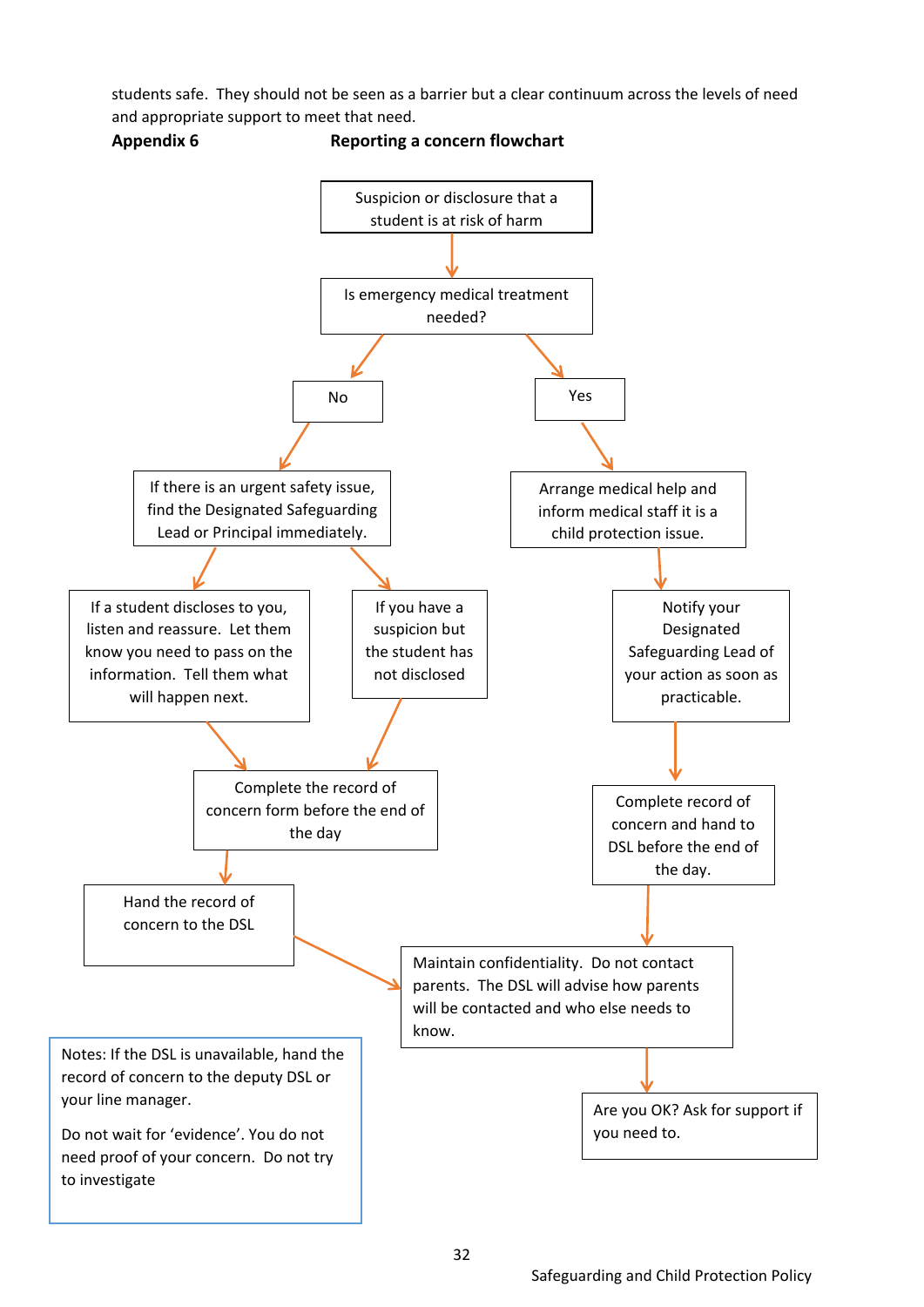



#### **Information for Visitors**

- ◆ Health and Safety
- Safeguarding young people
- $\triangle$  Fire evacuation
- ◆ Feedback

#### "Gateway to Excellence"

**Welcome to All Saints' Academy. We hope you enjoy your time with us. This leaflet provides you with the information you need to help keep you safe and for our students to remain safe too.**

Blaisdon Way, Cheltenham, Glos. GL51 0WH

Tel. 01242 711200

www.asachelt.org

Safeguarding and Child Protection Policy